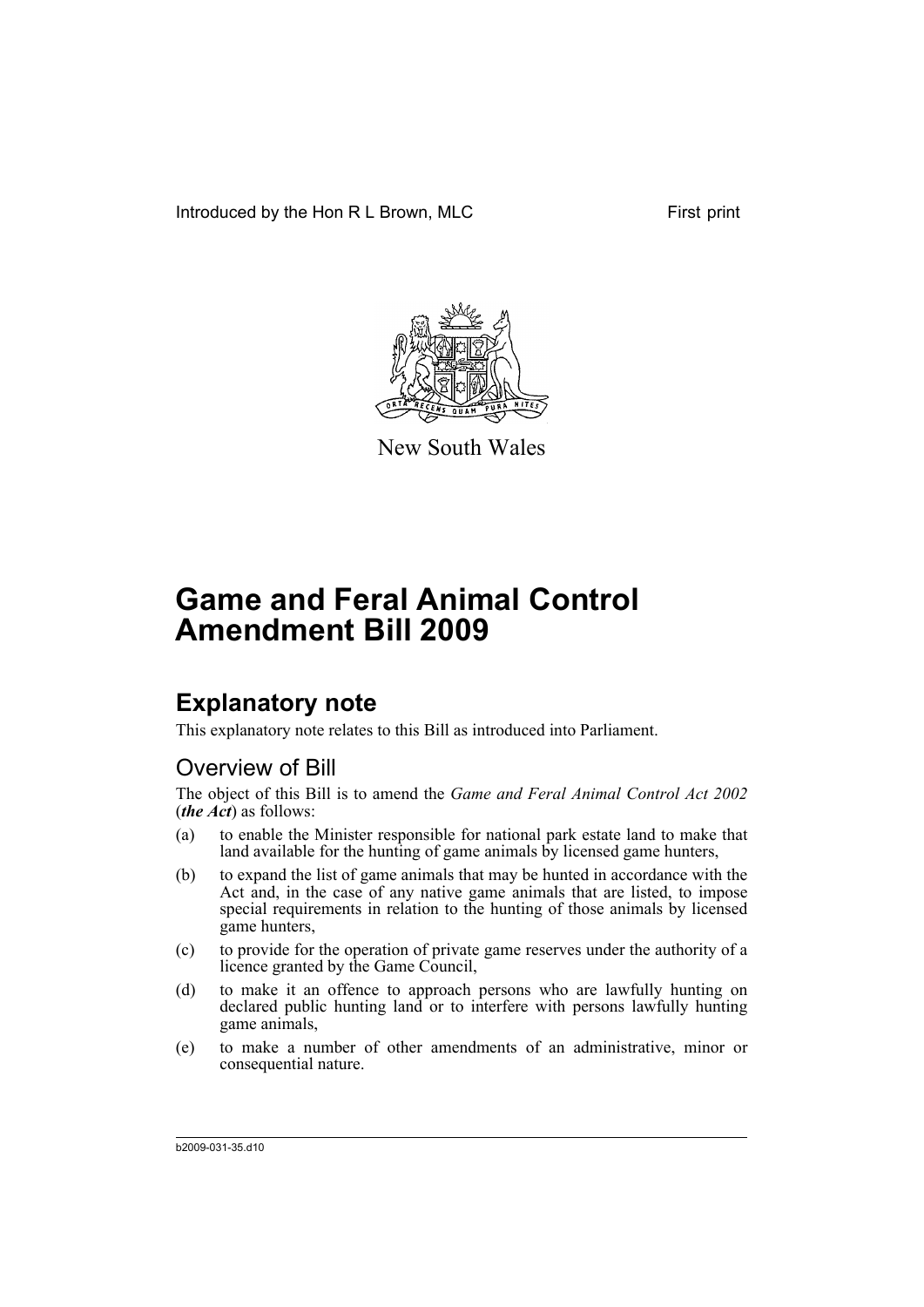Explanatory note

The Bill also makes consequential and other minor or miscellaneous amendments to the *Game and Feral Animal Control Regulation 2004* and to a number of other Acts.

## Outline of provisions

**Clause 1** sets out the name (also called the short title) of the proposed Act.

**Clause 2** provides for the commencement of the proposed Act 3 months after the date of assent (though a proclamation may provide for a provision of the proposed Act to be commenced sooner).

## **Schedule 1 Amendment of Game and Feral Animal Control Act 2002**

## **Declaration of national park estate land as public hunting land**

**Schedule 1 [5] and [6]** amend the definition of *public land* so that it includes, rather than excludes as is the case at present, national park estate land (which includes national parks and other land reserved under the *National Parks and Wildlife Act 1974*). The effect of this amendment is that the Minister responsible for national park estate land (namely the Minister for Climate Change and the Environment) will be able to declare any such land as public hunting land under section 20 of the Act. Under the Act, the hunting of game animals on public land is only permitted if the land is declared to be available for hunting. **Schedule 1 [4] and [10]** are consequential amendments and **Schedule 1 [3]** inserts a definition of *declared public hunting land* for clarification purposes.

### **Game animals that may be hunted**

**Schedule 1 [7] recasts the provision of the Act that specifies the game animals that** may be hunted in accordance with the Act so that the provision refers instead to a list set out in proposed Schedule 3 to the Act (as inserted by **Schedule 1 [32]**). The list of game animals contains 3 separate parts (eg the game animals currently referred to in section 5 (2) of the Act will now be listed in Part 3 of the new Schedule). The list will be able to be amended by Ministerial order. The Minister will be required to consult with the Minister administering the *National Parks and Wildlife Act 1974* before adding any native animals to the list (which are included in Part  $\tilde{2}$  of the new Schedule). An order cannot add the name or description of an animal that is or is part of a threatened species, population or ecological community. **Schedule 1 [1], [2], [14] and [15]** are consequential amendments.

**Schedule 1 [17]** imposes special requirements in relation to the hunting of native game animals by licensed hunters for non-commercial purposes. In particular, provision is made for the Game Council to impose, by way of licence conditions, quotas on the number of native game animals that may be hunted, restrictions on when and where native game animals may be hunted and requirements relating to the tagging of hunted animals. In the case of native waterfowl, licensed game hunters will be required to pass an official identification test.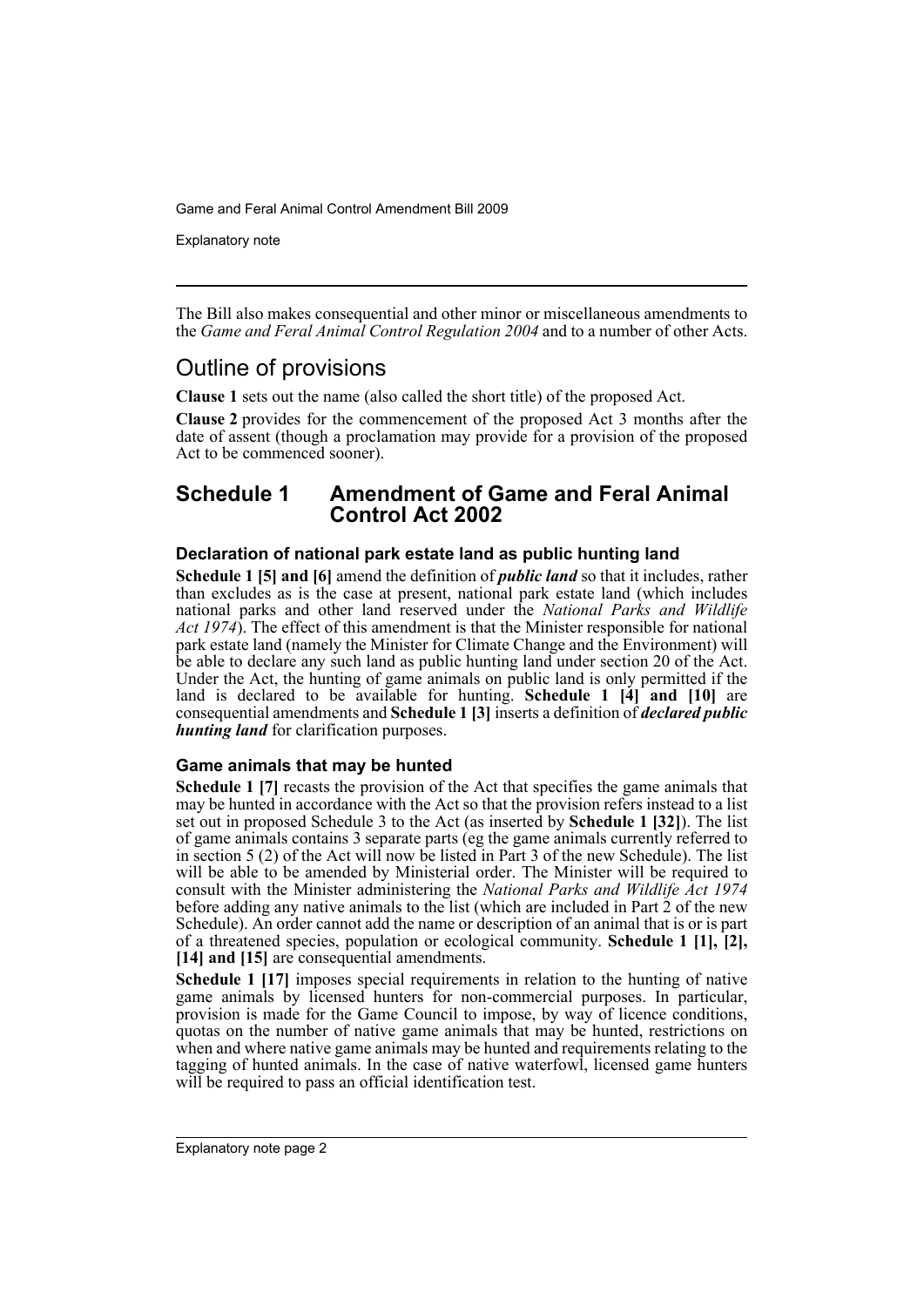Explanatory note

#### **Private game reserves**

**Schedule 1 [20]** provides a scheme for the licensing of private game reserves (that is, private land in which game animals are confined, or game birds are released, for the purposes of being hunted by licensed game hunters who have paid a fee to hunt on the reserve). The licensing scheme for private game reserves is similar to the existing scheme for the licensing of game hunters by the Game Council. Inspectors will be empowered to give directions to private game reserve operators to ensure that the conditions of the licence and the provisions of the Act and regulations are being complied with. Exemptions are provided from certain offences under the *Non-Indigenous Animals Act 1987* and the *National Parks and Wildlife Act 1974* so as not to prevent the lawful operations of a licensed private game reserve. **Schedule 1 [3]** inserts definitions in relation to private game reserves.

**Schedule 1 [27]** provides that the existing offence of releasing a game animal into the wild for the purpose of hunting the animal does not apply in relation to a game animal that is released on a licensed private game reserve.

## **Offences**

**Schedule 1 [24]** extends the existing offence of obstructing, hindering or impeding an inspector to include assaulting, threatening or intimidating an inspector.

**Schedule 1 [25]** creates a new offence of not complying with a direction by an inspector to leave, or not to enter, declared public hunting land. Such a direction may be given to a person if the inspector has reason to believe the person is committing an offence under the Act.

**Schedule 1 [26]** prohibits commercial taxidermists from preserving or preparing the skins of certain game animals unless satisfied the animals have been hunted by a licensed game hunter (or by a person with some other lawful authorisation). Commercial taxidermists will also be required to record certain information and to make those records available for inspection.

**Schedule 1 [28]** creates a new offence of approaching within 10 metres of a person who is lawfully hunting on declared public hunting land. It will also be an offence to interfere with a person who is lawfully hunting game animals in accordance with the Act.

### **Miscellaneous amendments relating to administration of the Act and other matters**

**Schedule 1 [8]** provides for a member of the Game Council to be nominated by the Minister administering the *Aboriginal Land Rights Act 1983* rather than by the New South Wales Aboriginal Land Council.

**Schedule 1 [9]** enables the Game Council to delegate its functions to authorised persons such as the chief executive officer of the Game Council.

**Schedule 1 [11]** provides that a game hunting licence authorises the licence holder to possess the carcass (or other part) of a game animal that the licence holder has killed under the authority conferred by the licence.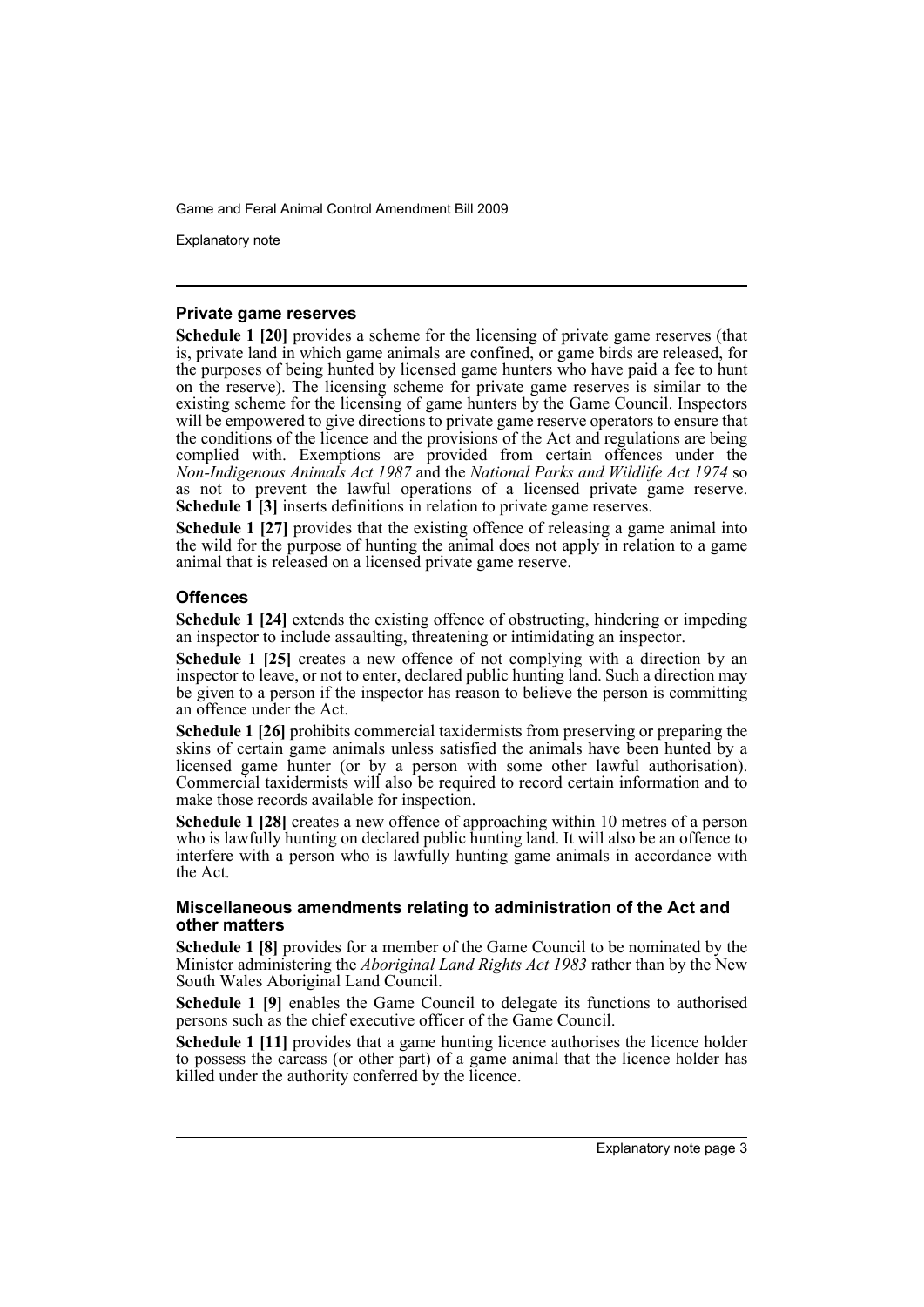Explanatory note

**Schedule 1 [13]** provides for exemptions from certain offences under the *National Parks and Wildlife Act 1974* (and the regulations under that Act) in so far as those offences would otherwise relate to lawful hunting by the holders of game hunting licences. **Schedule 1 [12]** is a consequential amendment. Schedule 1 [13] also provides that certain orders and notices under other legislation cannot prevent or interfere with hunting in accordance with a game hunting licence.

**Schedule 1 [16]** removes a provision that exempts professional game hunters from the licensing requirements under the Act.

**Schedule 1 [18] and [19]** provide that the Game Council may refuse an application for a game hunting licence, or may suspend or cancel such a licence, if the applicant or licence holder is found guilty of an indictable offence under the *Firearms Act 1996*.

**Schedule 1 [21]** provides that the power of an inspector to require a vehicle to stop so that it can be searched may be exercised without the inspector being accompanied by a police officer.

**Schedule 1 [22] removes the limit on the amount of a thing that a Local Court may** require to be forfeited in connection with an offence under the Act.

**Schedule 1 [23]** requires a person, in order to be found guilty of an offence of failing to comply with a requirement by an inspector or a police officer under Division 2 of Part 4 of the Act, to first be warned that the failure to comply is an offence.

**Schedule 1 [29]–[31]** make provision for the office of Deputy Chairperson of the Game Council.

**Schedule 1 [33]** enables regulations of a savings or transitional nature to be made as a consequence of the enactment of the proposed Act.

## **Schedule 2 Amendment of other legislation**

**Schedule 2.1** amends the *Game and Feral Animal Control Regulation 2004* mainly as a consequence of the amendments made by Schedule 1 to the proposed Act, but also so as to prescribe new licence fees in relation to game hunting licences and private game reserve licences.

**Schedule 2.2** amends the *Prevention of Cruelty to Animals Act 1979* to remove the offence relating to game parks (as these will now be allowed to operate under a private game reserve licence) and to also make it clear that certain offences under that Act relating to the hunting of animals do not apply in relation to hunting on licensed private game reserves.

**Schedule 2.3** amends the *Rural Lands Protection Act 1998* to prevent pest control orders being made in relation to game animals that are kept on licensed private game reserves.

**Schedule 2.4** amends the *Western Lands Act 1901* to enable land that is leased under that Act to be used for the purpose of a private game reserve.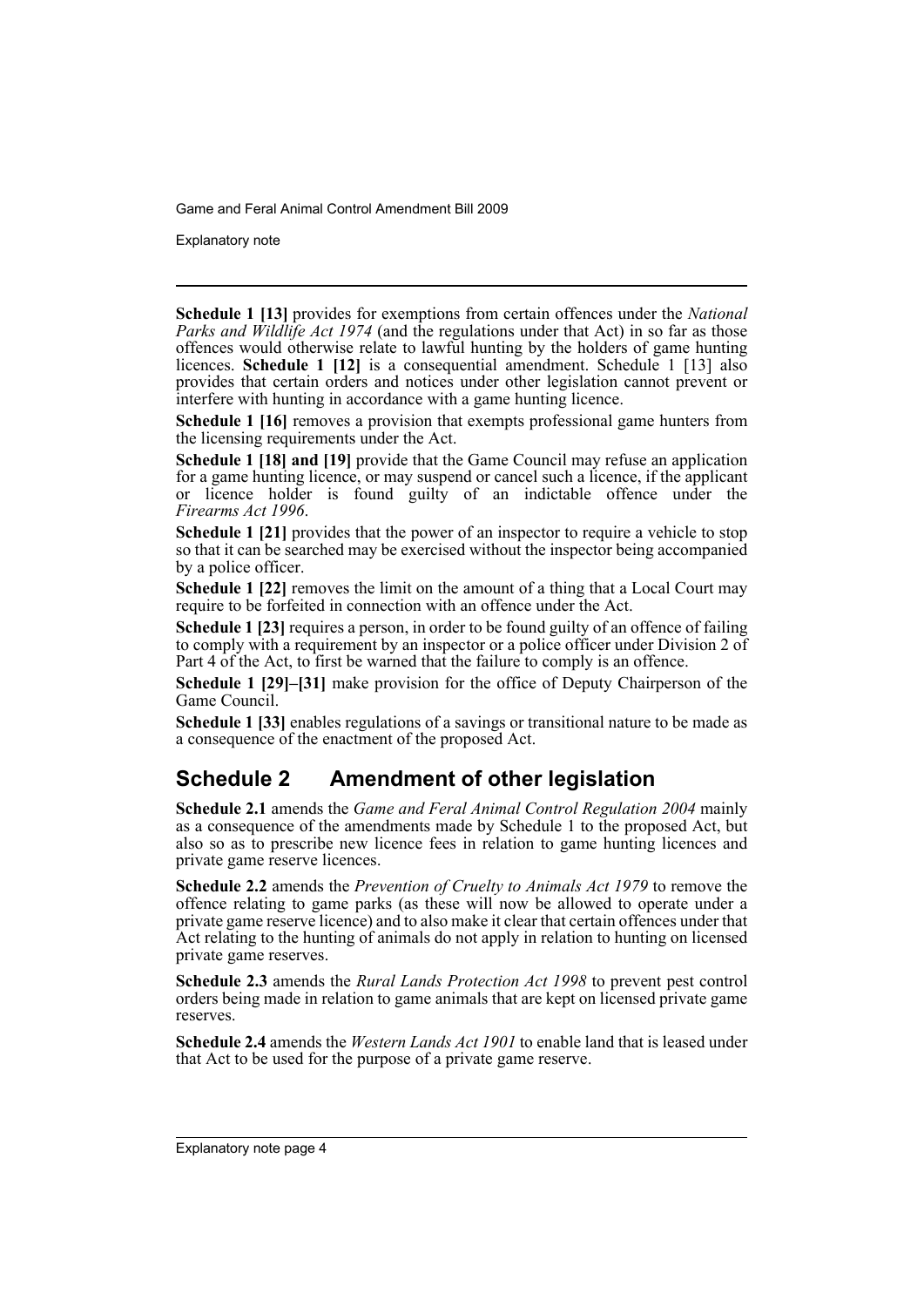Introduced by the Hon R L Brown, MLC First print



New South Wales

# **Game and Feral Animal Control Amendment Bill 2009**

## **Contents**

|            |                                                              | Page |
|------------|--------------------------------------------------------------|------|
|            | Name of Act                                                  |      |
|            | 2 Commencement                                               | 2    |
| Schedule 1 | Amendment of Game and Feral Animal Control Act 2002<br>No 64 | 3    |
|            | Schedule 2 Amendment of other legislation                    | 20.  |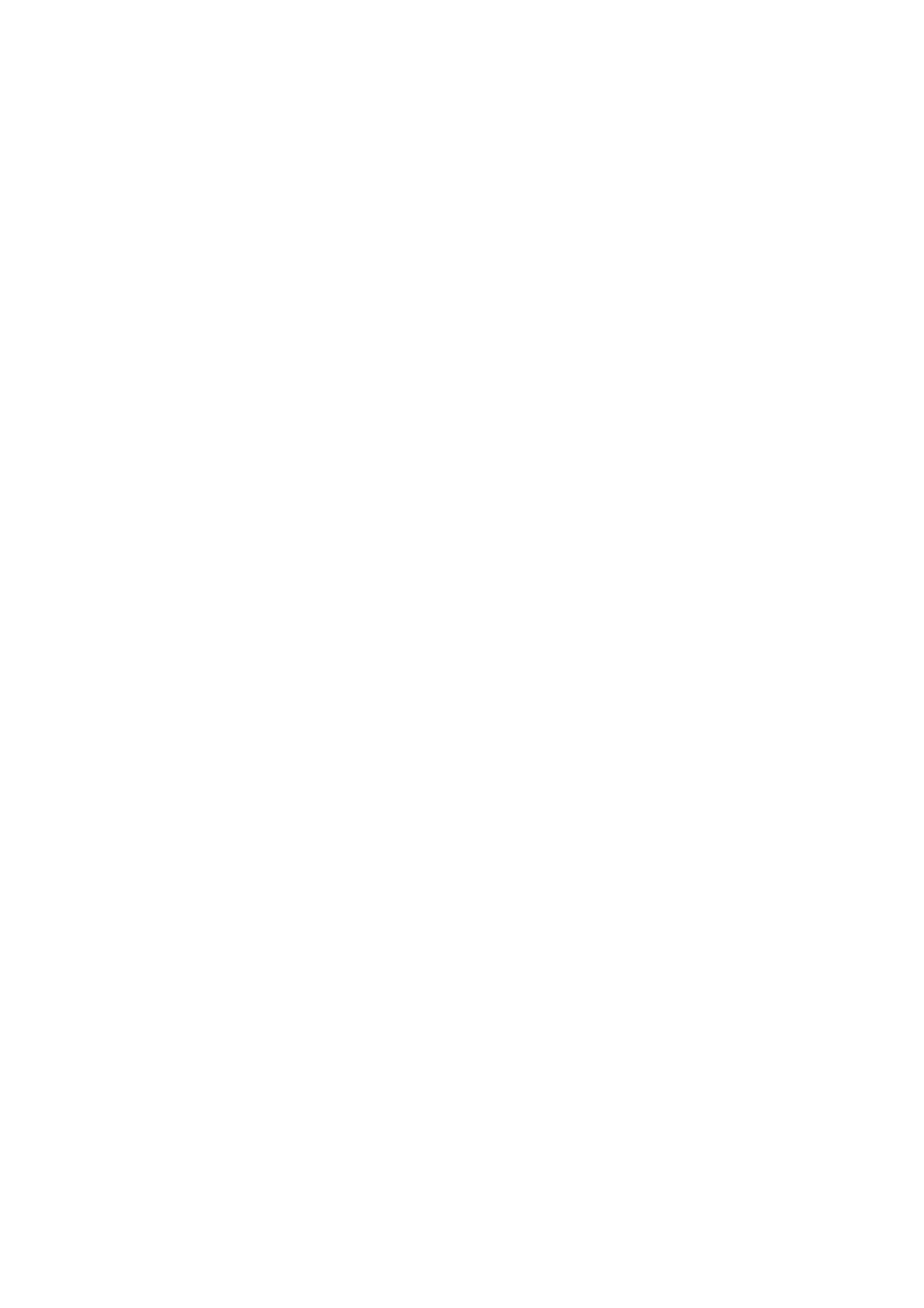

New South Wales

## **Game and Feral Animal Control Amendment Bill 2009**

No , 2009

## **A Bill for**

An Act to amend the *Game and Feral Animal Control Act 2002* to make further provision with respect to the management and regulation of the hunting of game; and for other purposes.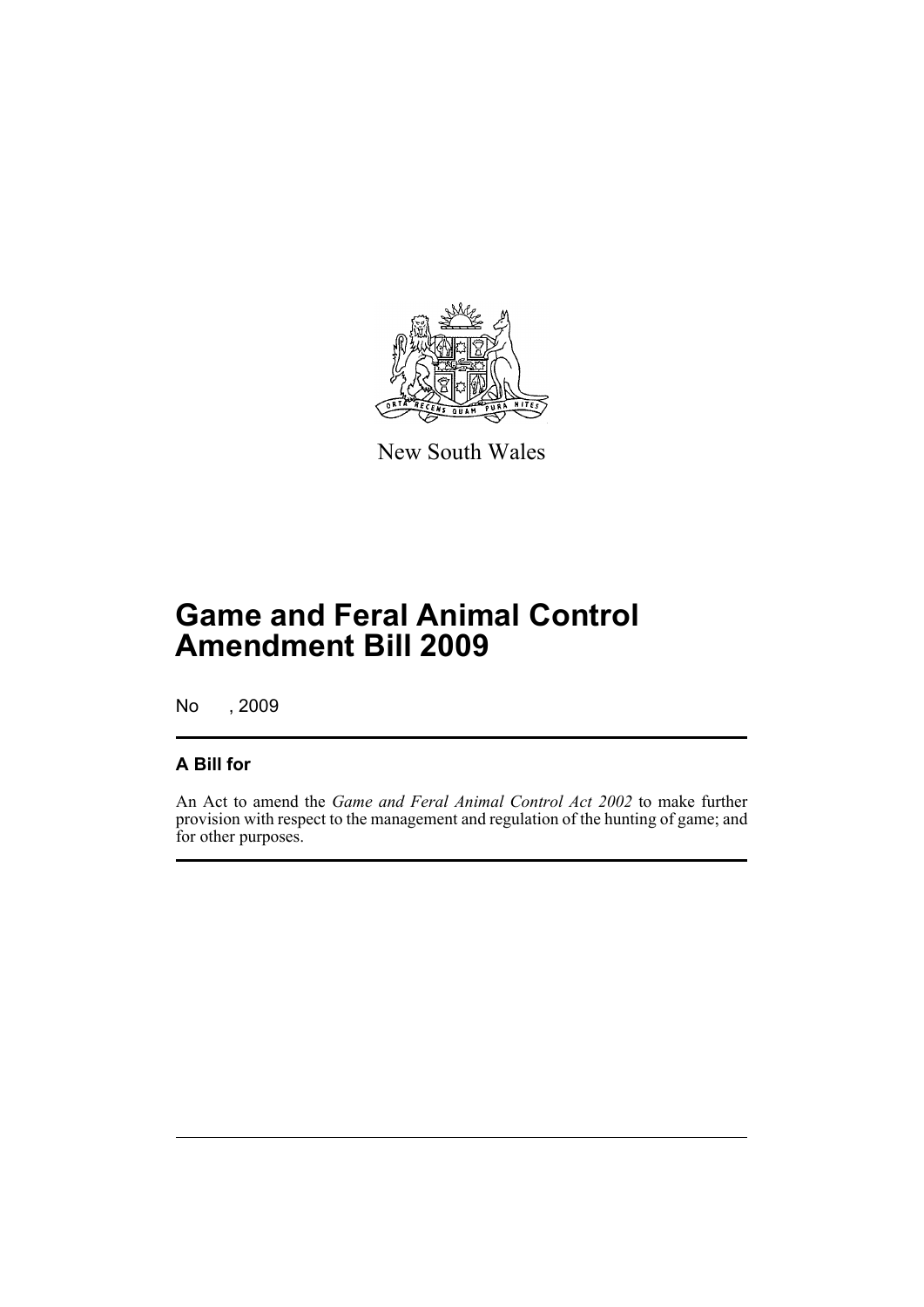<span id="page-7-1"></span><span id="page-7-0"></span>

|                     | The Legislature of New South Wales enacts:                                                                                                                                                     | 1.          |
|---------------------|------------------------------------------------------------------------------------------------------------------------------------------------------------------------------------------------|-------------|
|                     | Name of Act                                                                                                                                                                                    | 2           |
|                     | This Act is the <i>Game and Feral Animal Control Amendment Act 2009</i> .                                                                                                                      | 3           |
| <b>Commencement</b> |                                                                                                                                                                                                |             |
| (1)                 | This Act commences 3 months after the date of assent to this Act, except<br>as provided by subsection (2).                                                                                     | 5<br>6      |
| (2)                 | A proclamation may provide for the commencement of a provision of<br>this Act on a day (as appointed by the proclamation) occurring during<br>the period of 3 months after the date of assent. | 7<br>8<br>9 |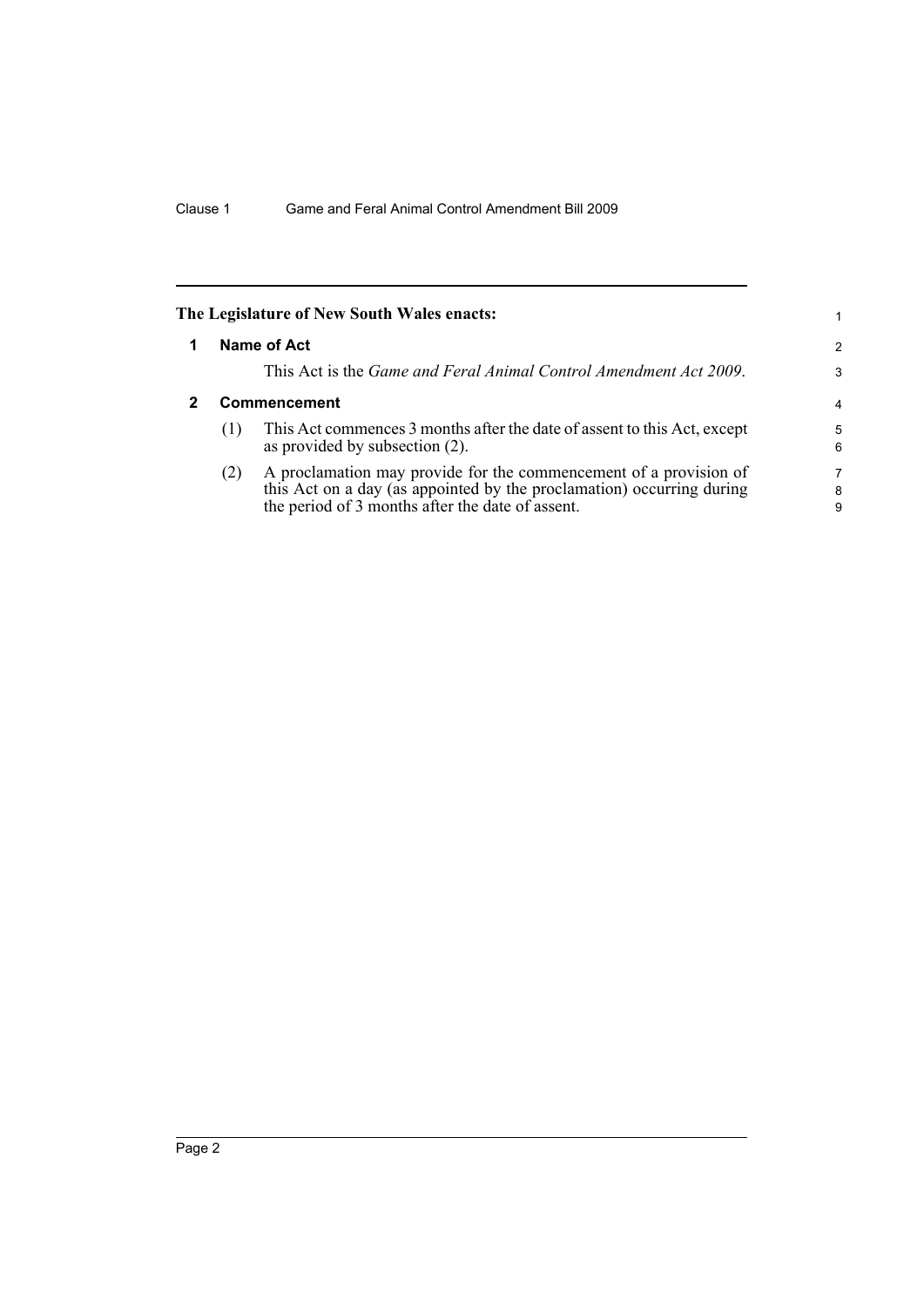Amendment of Game and Feral Animal Control Act 2002 No 64 Schedule 1

<span id="page-8-0"></span>

|     | <b>Schedule 1</b><br><b>Amendment of Game and Feral Animal</b><br>Control Act 2002 No 64                                                                 | 1<br>$\overline{c}$ |
|-----|----------------------------------------------------------------------------------------------------------------------------------------------------------|---------------------|
| [1] | <b>Section 3 Objects</b>                                                                                                                                 | 3                   |
|     | Insert "and certain other" after "introduced" in section 3 (a).                                                                                          | 4                   |
| [2] | Section 3, note                                                                                                                                          | 5                   |
|     | Omit "Section 5 identifies". Insert instead "Schedule 3 specifies".                                                                                      | 6                   |
| [3] | <b>Section 4 Definitions</b>                                                                                                                             | 7                   |
|     | Insert in alphabetical order:                                                                                                                            | 8                   |
|     | <i>declared public hunting land</i> means public land that is the<br>subject of a declaration in force under section 20.                                 | 9<br>10             |
|     | <i>licensed private game reserve</i> means a private game reserve<br>(within the meaning of Part 3A) to which a private game reserve<br>licence relates. | 11<br>12<br>13      |
|     | <i>private game reserve licence</i> means a licence granted under<br>Part 3A and in force.                                                               | 14<br>15            |
| [4] | Section 4, definition of "private land"                                                                                                                  | 16                  |
|     | Omit paragraph (b).                                                                                                                                      | 17                  |
| [5] | Section 4, definition of "public land"                                                                                                                   | 18                  |
|     | Insert after paragraph (b):                                                                                                                              | 19                  |
|     | national park estate land, or<br>(b1)                                                                                                                    | 20                  |
| [6] | Section 4, definition of "public land"                                                                                                                   | 21                  |
|     | Omit paragraph (e).                                                                                                                                      | 22                  |
| [7] | <b>Section 5</b>                                                                                                                                         | 23                  |
|     | Omit the section. Insert instead:                                                                                                                        | 24                  |
|     | 5<br>Game animals for the purposes of this Act                                                                                                           | 25                  |
|     | For the purposes of this Act, a <b><i>game animal</i></b> is any animal<br>(1)<br>specified in Schedule 3 that is living in the wild.                    | 26<br>27            |
|     | The Minister may, by order published on the NSW legislation<br>(2)<br>website, amend Schedule 3:                                                         | 28<br>29            |
|     | by adding the name or description of any animal, or<br>(a)                                                                                               | 30                  |
|     | (b)<br>by omitting or amending any such name or description.                                                                                             | 31                  |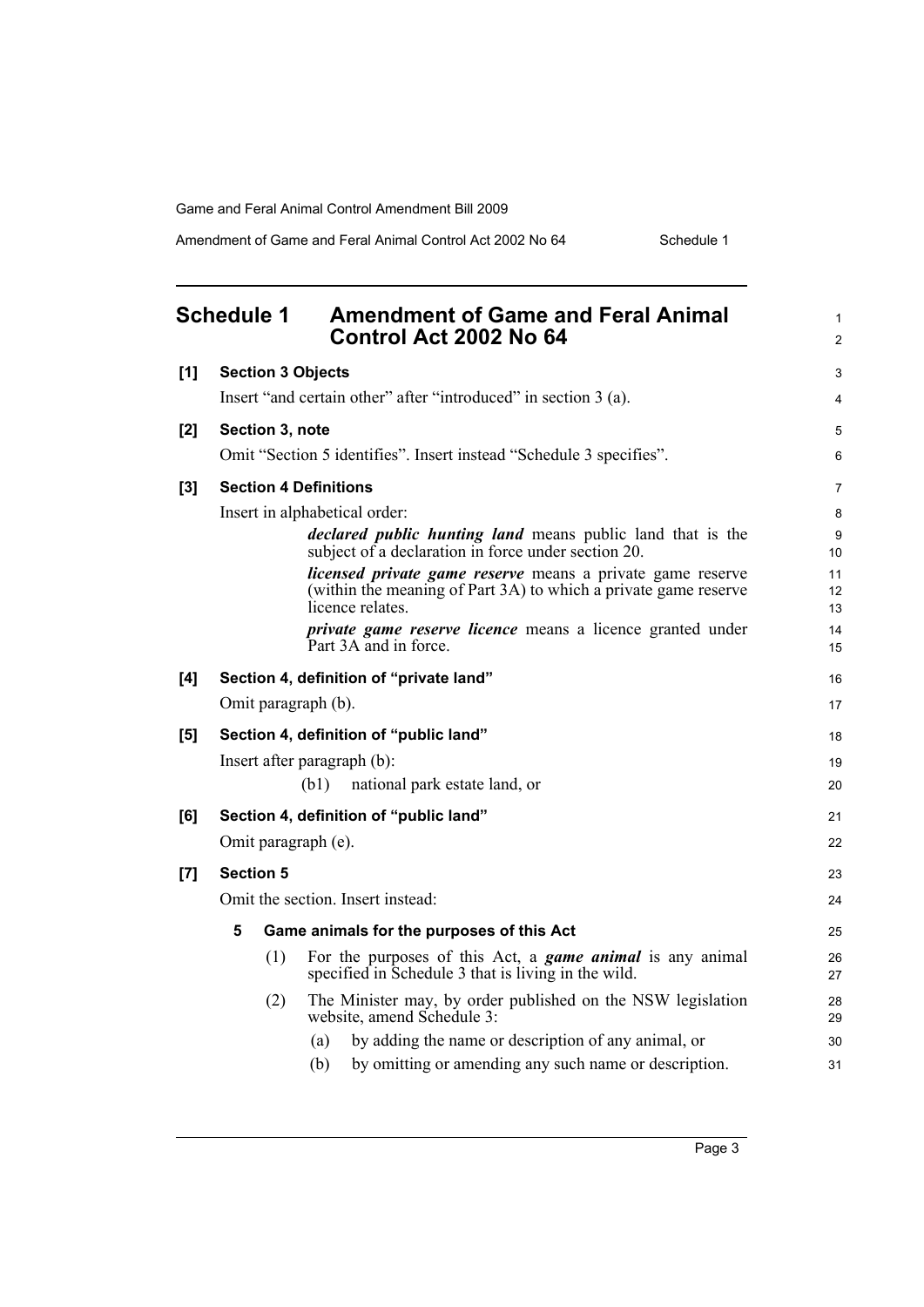|        |          | (3)                | The name or description of an animal cannot be added to Part 2<br>of Schedule 3 unless the Minister has consulted the Minister<br>administering the National Parks and Wildlife Act 1974 about the<br>proposed addition.                                                                                    | $\mathbf{1}$<br>$\overline{2}$<br>$\mathbf{3}$<br>4 |
|--------|----------|--------------------|-------------------------------------------------------------------------------------------------------------------------------------------------------------------------------------------------------------------------------------------------------------------------------------------------------------|-----------------------------------------------------|
|        |          | (4)                | Despite any other provision of this section, the name or<br>description of an animal cannot be added to Schedule 3 if the<br>animal is or is part of a threatened species, population or<br>ecological community within the meaning of the <i>Threatened</i><br>Species Conservation Act 1995.              | 5<br>6<br>$\overline{7}$<br>8<br>9                  |
| [8]    |          |                    | Section 8 Membership and procedure of Game Council                                                                                                                                                                                                                                                          | 10                                                  |
|        |          |                    | Omit "New South Wales Aboriginal Land Council" from section 8 (2) (e).                                                                                                                                                                                                                                      | 11                                                  |
|        |          |                    | Insert instead "Minister administering the Aboriginal Land Rights Act 1983".                                                                                                                                                                                                                                | 12                                                  |
| [9]    |          | <b>Section 13A</b> |                                                                                                                                                                                                                                                                                                             | 13                                                  |
|        |          |                    | Omit the section. Insert instead:                                                                                                                                                                                                                                                                           | 14                                                  |
|        | 13A      |                    | <b>Delegation</b>                                                                                                                                                                                                                                                                                           | 15                                                  |
|        |          | (1)                | The Game Council may delegate to an authorised person the<br>exercise of any of its functions other than this power of<br>delegation.                                                                                                                                                                       | 16<br>17<br>18                                      |
|        |          | (2)                | In this section:                                                                                                                                                                                                                                                                                            | 19                                                  |
|        |          |                    | <i>authorised person</i> means:                                                                                                                                                                                                                                                                             | 20                                                  |
|        |          |                    | the chief executive officer of the Game Council, or<br>(a)                                                                                                                                                                                                                                                  | 21                                                  |
|        |          |                    | any other member of staff of the Game Council, or<br>(b)                                                                                                                                                                                                                                                    | 22                                                  |
|        |          |                    | a person of a class prescribed by the regulations.<br>(c)                                                                                                                                                                                                                                                   | 23                                                  |
| $[10]$ | licences |                    | Section 15 Authority conferred by different classes of game hunting                                                                                                                                                                                                                                         | 24<br>25                                            |
|        |          |                    | Omit the note to section 15 (2). Insert instead:                                                                                                                                                                                                                                                            | 26                                                  |
|        |          |                    | Note. In the case of hunting on public land, section 18 provides that a<br>licence does not authorise hunting unless the land is duly declared to be<br>available for hunting. Such a declaration may require hunters to register<br>and obtain written permission to hunt on that land—see section 20 (6). | 27<br>28<br>29<br>30                                |
| [11]   |          | Section 15 (2A)    |                                                                                                                                                                                                                                                                                                             | 31                                                  |
|        |          |                    | Insert after section $15(2)$ :                                                                                                                                                                                                                                                                              | 32                                                  |
|        |          | (2A)               | Possession of carcass or skin or other part of game animal                                                                                                                                                                                                                                                  | 33                                                  |
|        |          |                    | A game hunting licence authorises the holder of the licence to<br>possess the carcass, or the skin or any other part, of any game                                                                                                                                                                           | 34<br>35                                            |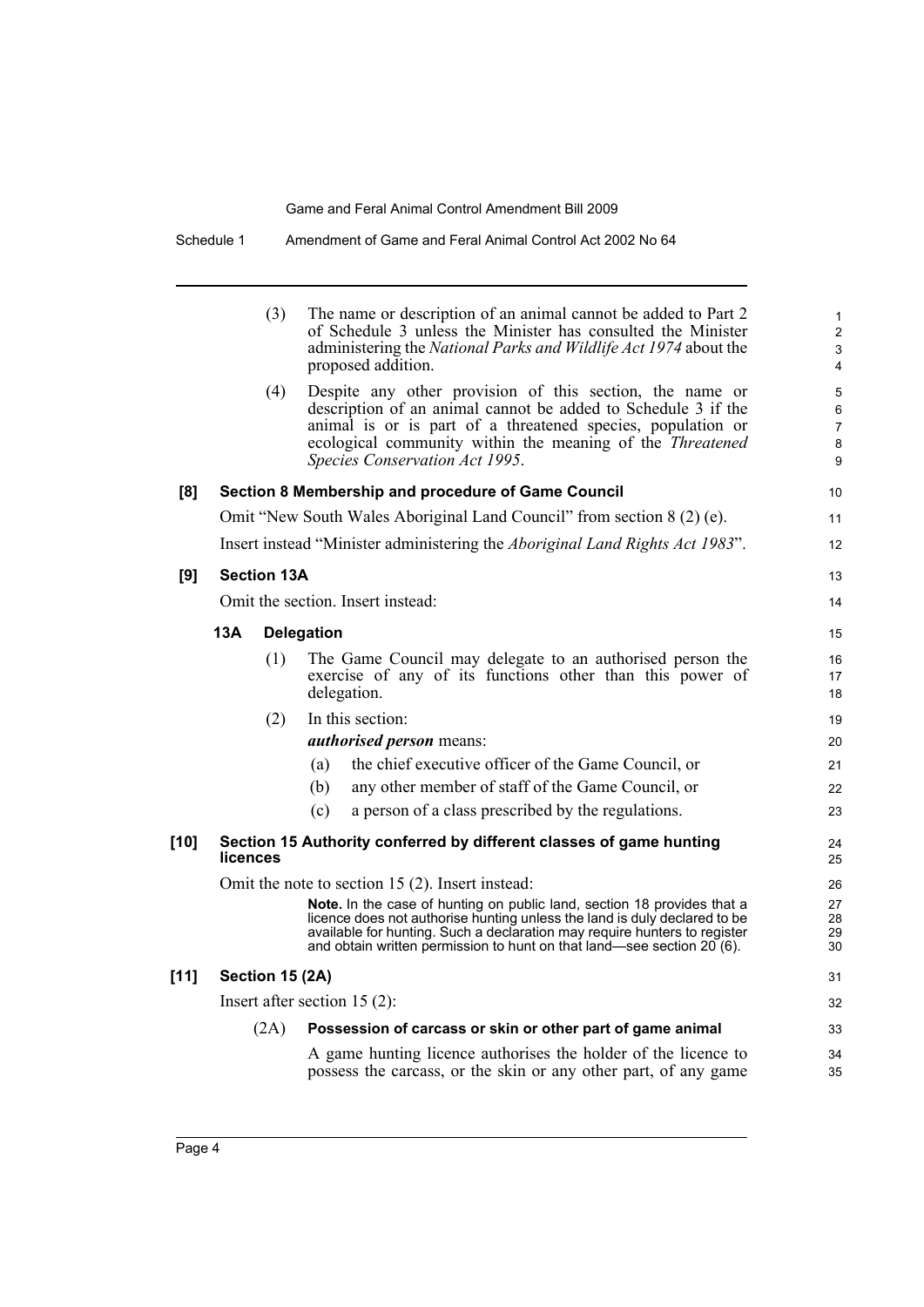## Amendment of Game and Feral Animal Control Act 2002 No 64 Schedule 1

|        |     | animal that the licence holder has killed under the authority<br>conferred by the licence.                                                                                                                            | 1<br>$\overline{c}$  |
|--------|-----|-----------------------------------------------------------------------------------------------------------------------------------------------------------------------------------------------------------------------|----------------------|
| $[12]$ |     | <b>Section 15 (4)</b>                                                                                                                                                                                                 | 3                    |
|        |     | Omit "A game". Insert instead "Except as provided by this Act, a game".                                                                                                                                               | 4                    |
| $[13]$ |     | Sections 15A and 15B                                                                                                                                                                                                  | 5                    |
|        |     | Insert after section 15:                                                                                                                                                                                              | 6                    |
|        | 15A | <b>Exemption from certain offences under National Parks and Wildlife</b><br>legislation                                                                                                                               | 7<br>8               |
|        |     | The holder of a game hunting licence who hunts a game animal<br>on any public or private land in accordance with this Act does<br>not, in connection with that hunting, commit:                                       | 9<br>10<br>11        |
|        |     | any offence under section 45, 56, 58Q, 70 or 98 of the<br>(a)<br>National Parks and Wildlife Act 1974 (or any other<br>provision of that Act or the regulations under that Act)<br>that:                              | 12<br>13<br>14<br>15 |
|        |     | (i)<br>involves harming the game animal, or<br>involves an activity associated with any such lawful<br>(ii)<br>hunting (including being accompanied by a dog), or                                                     | 16<br>17<br>18       |
|        |     | any offence under that Act that involves possessing or<br>(b)<br>exporting, otherwise than for the purposes of sale, the<br>carcase, or the skin or any other part, of a game animal<br>killed by the licence holder. | 19<br>20<br>21<br>22 |
|        | 15B | Orders and notices under other legislation                                                                                                                                                                            | 23                   |
|        |     | The following cannot be made or given so as to prevent or<br>interfere with hunting in accordance with the authority conferred<br>by a game hunting licence:                                                          | 24<br>25<br>26       |
|        |     | an interim protection order within the meaning of the<br>(a)<br>National Parks and Wildlife Act 1974,                                                                                                                 | 27<br>28             |
|        |     | (b)<br>an order under Division 1 (Stop work orders) of Part 6A of<br>the National Parks and Wildlife Act 1974,                                                                                                        | 29<br>30             |
|        |     | an environment protection notice under Chapter 4 of the<br>(c)<br>Protection of the Environment Operations Act 1997.                                                                                                  | 31<br>32             |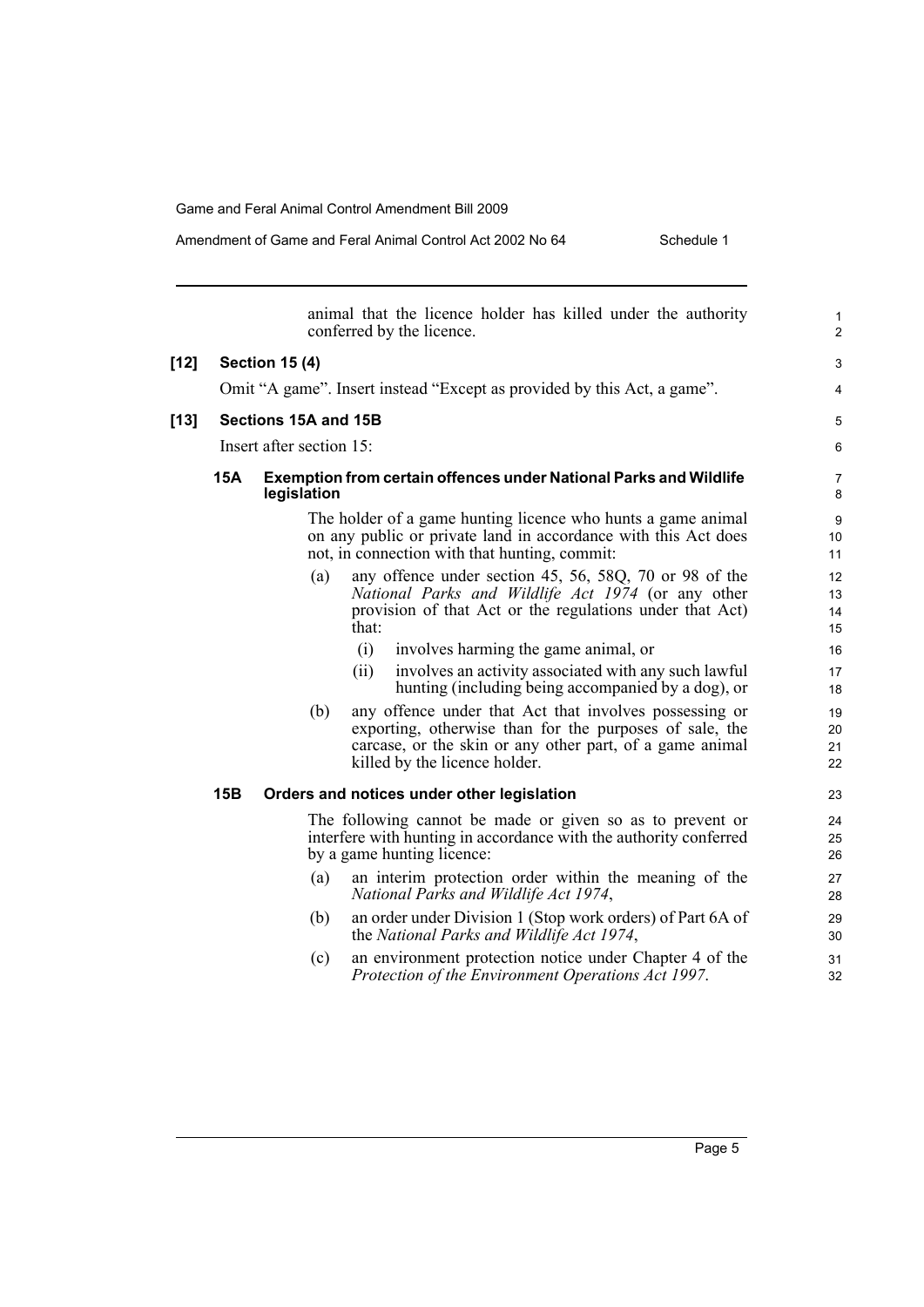| $[14]$ |     |                    |                          | <b>Section 17 Exemptions from licensing</b>                                                                                                                                                                   | $\mathbf{1}$         |
|--------|-----|--------------------|--------------------------|---------------------------------------------------------------------------------------------------------------------------------------------------------------------------------------------------------------|----------------------|
|        |     |                    |                          | Omit section $17(1)(a)$ (including the note). Insert instead:                                                                                                                                                 | $\overline{2}$       |
|        |     |                    | (a)                      | a person who is hunting an animal listed in Part 3 of<br>Schedule 3 on private land (including a licensed private<br>game reserve),                                                                           | 3<br>4<br>5          |
|        |     |                    |                          |                                                                                                                                                                                                               |                      |
| $[15]$ |     |                    | Section 17 (1) (d)       |                                                                                                                                                                                                               | 6                    |
|        |     |                    |                          | Omit "section 5 (2)". Insert instead "Part 3 of Schedule 3".                                                                                                                                                  | $\overline{7}$       |
| $[16]$ |     |                    | Section 17 (1) (e)       |                                                                                                                                                                                                               | 8                    |
|        |     |                    | Omit the paragraph.      |                                                                                                                                                                                                               | 9                    |
| $[17]$ |     |                    | Part 3, Division 3A      |                                                                                                                                                                                                               | 10                   |
|        |     |                    | Insert after Division 3: |                                                                                                                                                                                                               | 11                   |
|        |     | <b>Division 3A</b> |                          | Special provisions relating to hunting native<br>game animals                                                                                                                                                 | 12<br>13             |
|        | 20A |                    | <b>Definition</b>        |                                                                                                                                                                                                               | 14                   |
|        |     |                    |                          | In this Division:                                                                                                                                                                                             | 15                   |
|        |     |                    |                          | <i>native game animal</i> means a game animal listed in Part 2 of<br>Schedule 3.                                                                                                                              | 16<br>17             |
|        | 20B |                    | purposes                 | Quotas on hunting native game animals for non-commercial                                                                                                                                                      | 18<br>19             |
|        |     | (1)                |                          | The Game Council may set annual quotas of native game animals<br>that may be killed or captured by the holders of game hunting<br>licences otherwise than for the purposes of sale.                           | 20<br>21<br>22       |
|        |     | (2)                |                          | The following provisions apply to the setting of quotas by the<br>Game Council:                                                                                                                               | 23<br>24             |
|        |     |                    | (a)                      | quotas are to be set on the basis of the best scientific<br>information available of estimated regional population<br>numbers of native game animals,                                                         | 25<br>26<br>27       |
|        |     |                    | (b)                      | quotas are to be set independently of the number of native<br>game animals permitted to be killed or captured under the<br>authority conferred by licences under the National Parks<br>and Wildlife Act 1974, | 28<br>29<br>30<br>31 |
|        |     |                    | (c)                      | separate quotas may be set for different species of native<br>game animals and for different parts of the State,                                                                                              | 32<br>33             |
|        |     |                    | (d)                      | quotas may be revised from time to time.                                                                                                                                                                      | 34                   |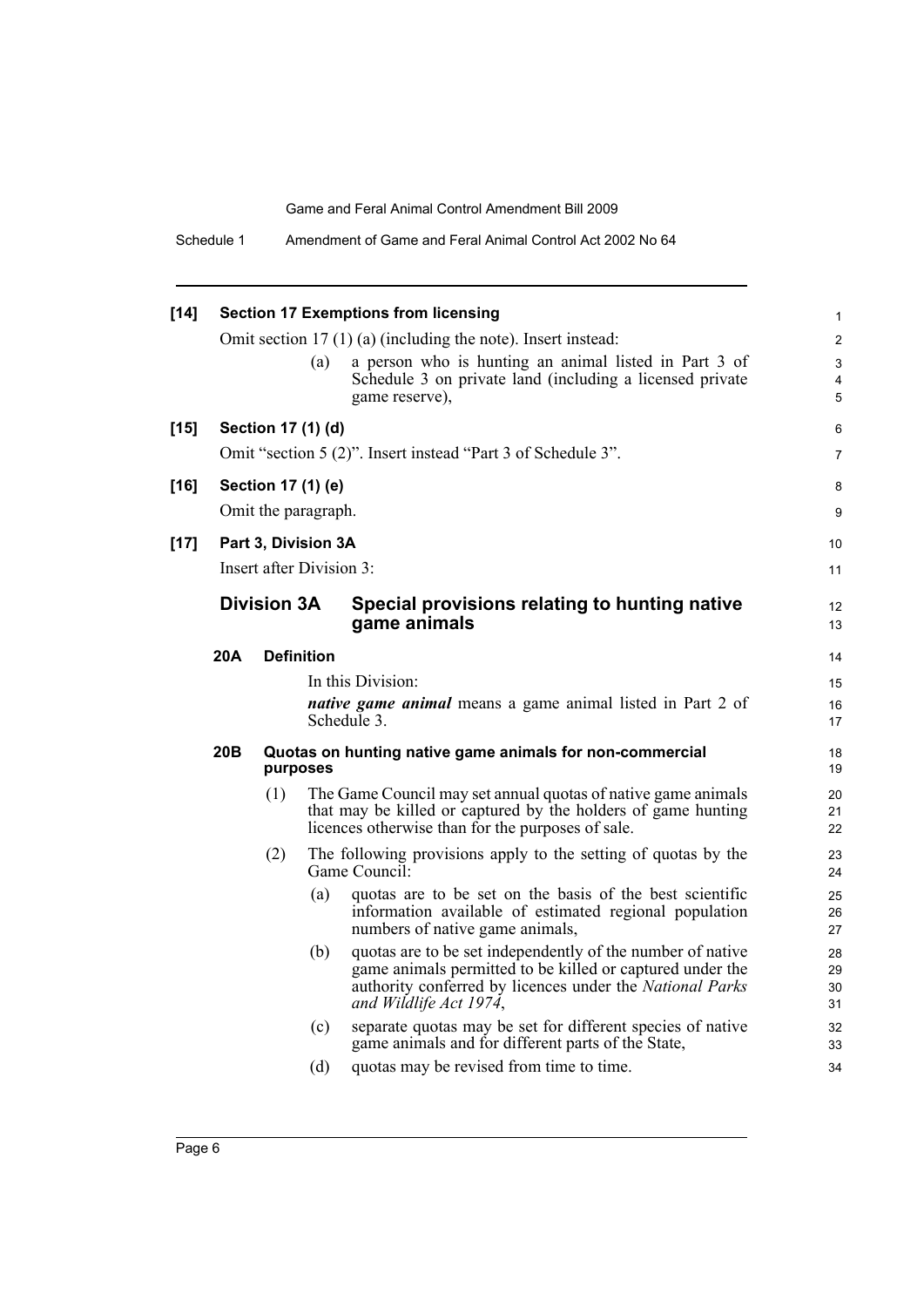#### Amendment of Game and Feral Animal Control Act 2002 No 64 Schedule 1

|                 | (3) | The Game Council is to ensure, by the imposition of licence<br>conditions, that the number of native game animals authorised to<br>be killed or captured by licensed game hunters complies with the<br>relevant quota set by the Game Council.                                                                                                                                                                                                                                                | $\mathbf{1}$<br>$\overline{2}$<br>3<br>4 |
|-----------------|-----|-----------------------------------------------------------------------------------------------------------------------------------------------------------------------------------------------------------------------------------------------------------------------------------------------------------------------------------------------------------------------------------------------------------------------------------------------------------------------------------------------|------------------------------------------|
|                 | (4) | The Game Council is not required to set annual quotas for all<br>species of native game animals in all parts of the State.<br>Accordingly, if during a particular period no quota is set in<br>respect of a particular species or in respect of a particular part of<br>the State, the holder of a game hunting licence is not authorised<br>to hunt, during that period, that particular species of native game<br>animal or any native game animal in that particular part of the<br>State. | 5<br>6<br>7<br>8<br>9<br>10<br>11<br>12  |
| <b>20C</b>      |     | Hunting restrictions in relation to native game animals                                                                                                                                                                                                                                                                                                                                                                                                                                       | 13                                       |
|                 | (1) | The Game Council may determine the following matters:                                                                                                                                                                                                                                                                                                                                                                                                                                         | 14                                       |
|                 |     | the periods during which, and the areas within which,<br>(a)<br>particular species of native game animals may be hunted<br>by licensed game hunters otherwise than for the purposes<br>of sale.                                                                                                                                                                                                                                                                                               | 15<br>16<br>17<br>18                     |
|                 |     | (b)<br>requirements with respect to the tagging or other<br>identification, and notification to the Game Council, of<br>native game animals killed or captured by licensed game<br>hunters otherwise than for the purposes of sale,                                                                                                                                                                                                                                                           | 19<br>20<br>21<br>22                     |
|                 |     | guidelines for the auditing of compliance with this Act of<br>(c)<br>the hunting of native game animals.                                                                                                                                                                                                                                                                                                                                                                                      | 23<br>24                                 |
|                 | (2) | The Game Council is to ensure, by the imposition of licence<br>conditions, that determinations under this section are complied<br>with by licensed game hunters.                                                                                                                                                                                                                                                                                                                              | 25<br>26<br>27                           |
|                 | (3) | The Game Council is to include in its annual report details on the<br>number, as notified to the Game Council, of native game animals<br>killed or captured by licensed game hunters during the reporting<br>year in those parts of the State in which the hunting of native<br>game animals is authorised under this Act.                                                                                                                                                                    | 28<br>29<br>30<br>31<br>32               |
| 20 <sub>D</sub> |     | <b>Identification test for hunters of native waterfowl</b>                                                                                                                                                                                                                                                                                                                                                                                                                                    | 33                                       |
|                 | (1) | A game hunting licence does not authorise the holder of the<br>licence to hunt native game animals that are waterfowl unless the<br>holder has passed an official identification test.                                                                                                                                                                                                                                                                                                        | 34<br>35<br>36                           |
|                 | (2) | In this section:                                                                                                                                                                                                                                                                                                                                                                                                                                                                              | 37                                       |
|                 |     | <i>official identification test</i> means<br>test involving the<br>a<br>identification of native waterfowl that:                                                                                                                                                                                                                                                                                                                                                                              | 38<br>39                                 |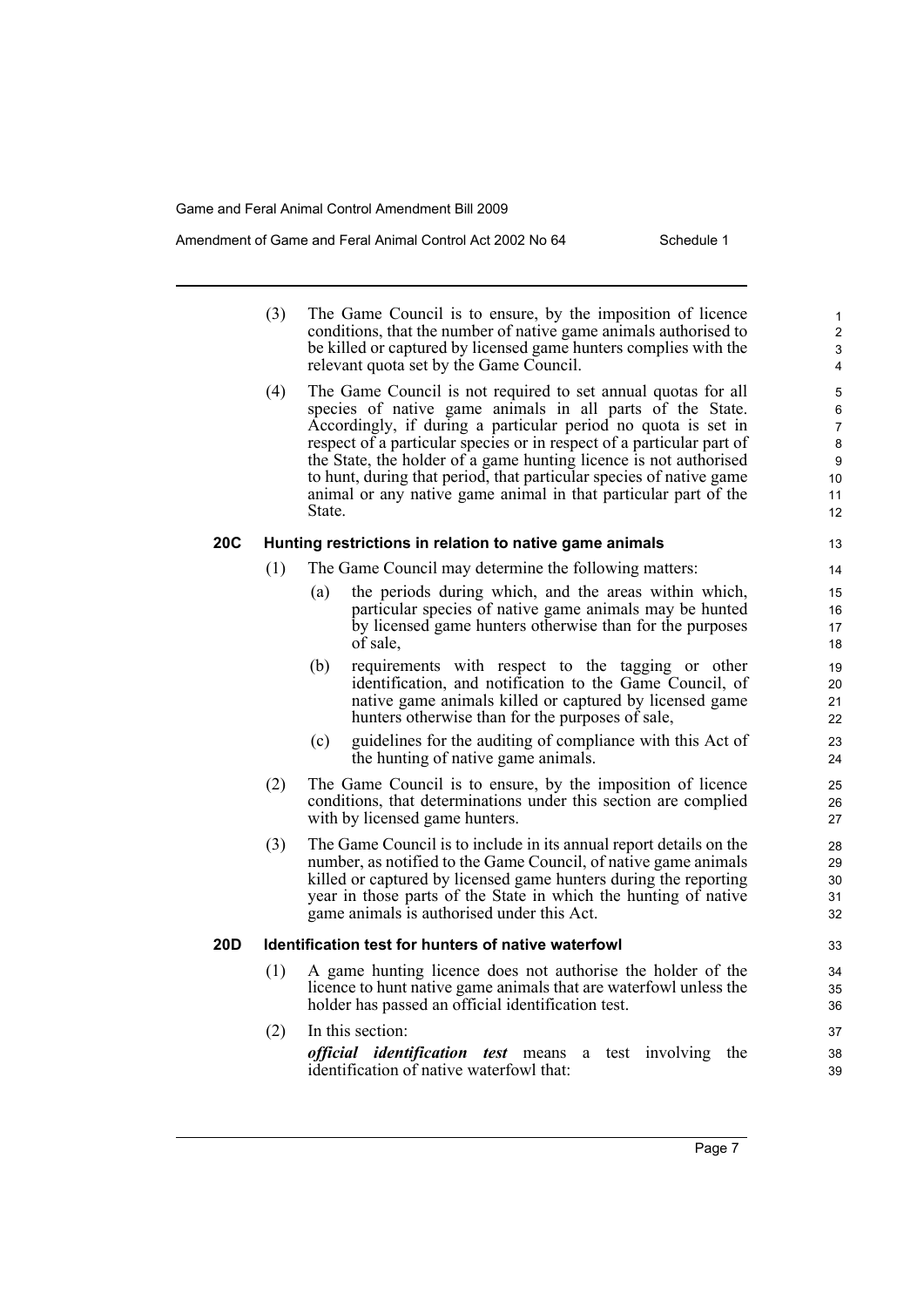|        |                      | is conducted by or on behalf of the Game Council, or<br>(a)                                                              | $\mathbf{1}$    |
|--------|----------------------|--------------------------------------------------------------------------------------------------------------------------|-----------------|
|        |                      | (b)<br>is recognised by the Game Council,                                                                                | $\overline{2}$  |
|        |                      | and includes a test conducted before the commencement of this                                                            | 3               |
|        |                      | section by or on behalf of the Department of Environment and                                                             | 4               |
|        |                      | Climate Change in connection with the identification of native<br>waterfowl.                                             | 5<br>6          |
| $[18]$ |                      | <b>Section 21 Grant of licences</b>                                                                                      | $\overline{7}$  |
|        |                      | Insert after section 21 $(3)$ :                                                                                          | 8               |
|        | (4)                  | The Game Council may refuse to grant a game hunting licence to                                                           | 9               |
|        |                      | a person if, in the previous 10 years, the person has been found                                                         | 10 <sup>°</sup> |
|        |                      | guilty of an offence under the <i>Firearms Act 1996</i> that is, in                                                      | 11              |
|        |                      | accordance with section 84 of that Act, an offence that may be (or<br>is required to be) prosecuted on indictment.       | 12<br>13        |
|        |                      |                                                                                                                          |                 |
| $[19]$ |                      | Section 29 Suspension or cancellation of licences by Game Council                                                        | 14              |
|        |                      | Insert after section $29(4)(b)$ :                                                                                        | 15              |
|        |                      | if the holder is found guilty of an offence under the<br>(b1)                                                            | 16              |
|        |                      | <i>Firearms Act 1996</i> that is, in accordance with section 84 of                                                       | 17              |
|        |                      | that Act, an offence that may be (or is required to be)                                                                  | 18              |
|        |                      | prosecuted on indictment, or                                                                                             | 19              |
| $[20]$ | Part 3A              |                                                                                                                          | 20              |
|        | Insert after Part 3: |                                                                                                                          | 21              |
|        |                      | Part 3A Private game reserves                                                                                            | 22              |
|        | 32A                  | <b>Definitions</b>                                                                                                       | 23              |
|        |                      | In this Part:                                                                                                            | 24              |
|        |                      | <i>operate</i> a private game reserve includes allowing persons to use<br>the private game reserve to hunt game animals. | 25<br>26        |
|        |                      | <i>private</i> game reserve means any private land within the<br>boundaries of which:                                    | 27<br>28        |
|        |                      | game animals are confined or, in the case of birds,<br>(a)<br>released, and                                              | 29<br>30        |
|        |                      | the hunting of those animals is conducted on payment of an<br>(b)<br>admission fee or the giving of other consideration. | 31<br>32        |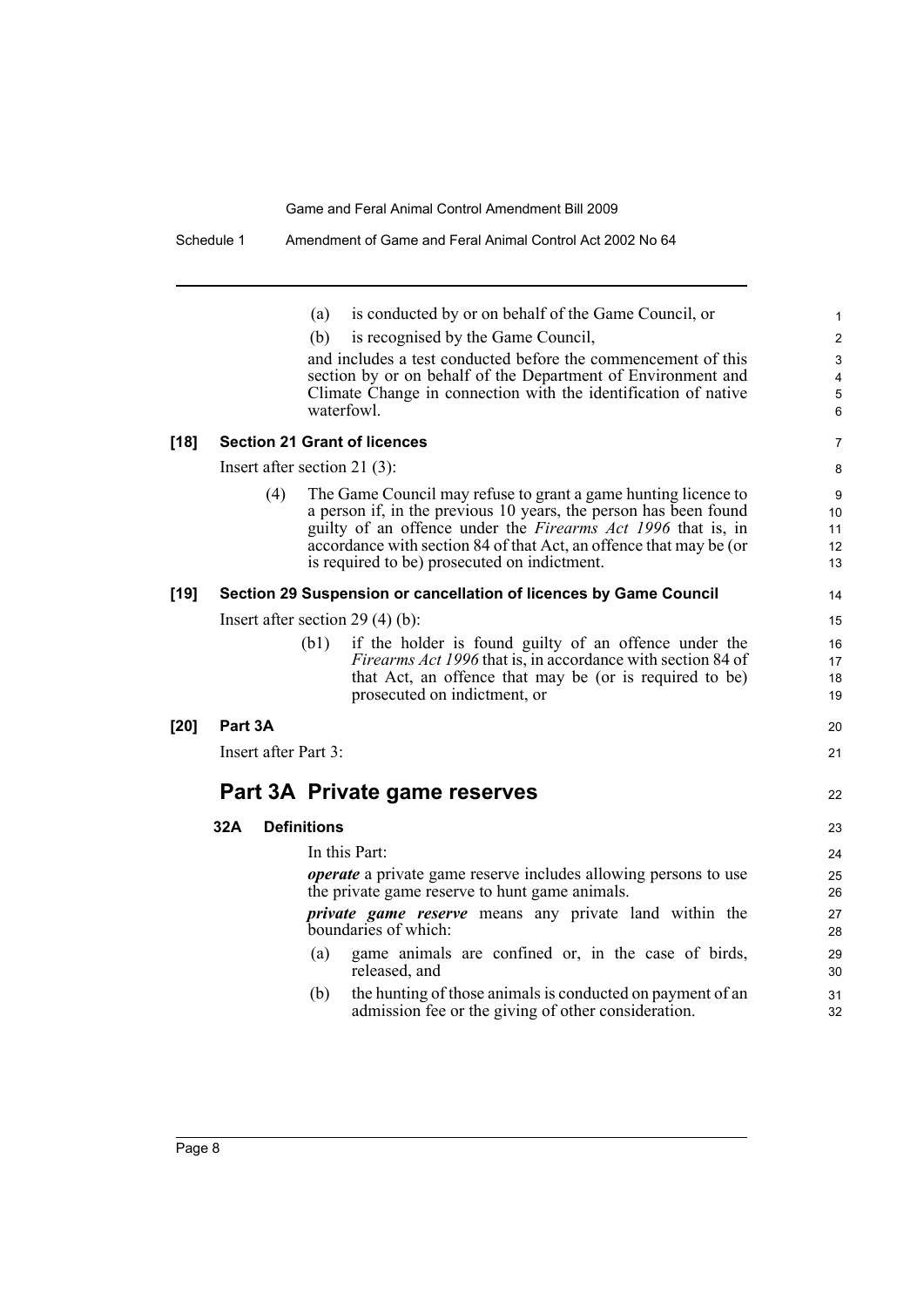## Amendment of Game and Feral Animal Control Act 2002 No 64 Schedule 1

| 32B |     | Licence required to operate private game reserve                                                                                                                                                                                         | 1                                     |
|-----|-----|------------------------------------------------------------------------------------------------------------------------------------------------------------------------------------------------------------------------------------------|---------------------------------------|
|     |     | A person must not operate a private game reserve unless the<br>person is the holder of a private game reserve licence that relates<br>to the private game reserve.                                                                       | $\overline{2}$<br>$\mathfrak{S}$<br>4 |
|     |     | Maximum penalty: 100 penalty units in the case of a corporation<br>or 50 penalty units in the case of an individual.                                                                                                                     | 5<br>6                                |
| 32C |     | Authority conferred by private game reserve licence                                                                                                                                                                                      | $\overline{7}$                        |
|     | (1) | A private game reserve licence authorises, subject to this Act, the<br>holder of the licence to operate the private game reserve to which<br>the licence relates for the purposes of hunting game animals<br>specified in the licence.   | 8<br>9<br>10<br>11                    |
|     | (2) | The authority conferred by a private game reserve licence does<br>not affect any requirement under this Act for a person to hold a<br>game hunting licence in order to hunt game animals in the private<br>game reserve.                 | 12<br>13<br>14<br>15                  |
|     | (3) | A private game reserve licence may relate to more than one<br>private game reserve.                                                                                                                                                      | 16<br>17                              |
| 32D |     | Grant of private game reserve licences                                                                                                                                                                                                   | 18                                    |
|     | (1) | Private game reserve licences are to be granted by the Game<br>Council.                                                                                                                                                                  | 19<br>20                              |
|     | (2) | The Game Council must approve or refuse applications for<br>private game reserve licences in accordance with this Act and the<br>regulations.                                                                                            | 21<br>22<br>23                        |
|     | (3) | The Game Council must refuse to grant a private game reserve<br>licence to a person:                                                                                                                                                     | 24<br>25                              |
|     |     | if the person has been found guilty of an offence in New<br>(a)<br>South Wales or elsewhere (in the previous 10 years)<br>involving cruelty or harm to animals, personal violence,<br>damage to property or unlawful entry into land, or | 26<br>27<br>28<br>29                  |
|     |     | if the person has been found guilty of an offence under<br>(b)<br>section 55, or                                                                                                                                                         | 30<br>31                              |
|     |     | if the person is not, in the opinion of the Game Council, a<br>(c)<br>fit and proper person to hold the licence, or                                                                                                                      | 32<br>33                              |
|     |     | (d)<br>in such other circumstances as are prescribed by the<br>regulations.                                                                                                                                                              | 34<br>35                              |
|     |     |                                                                                                                                                                                                                                          |                                       |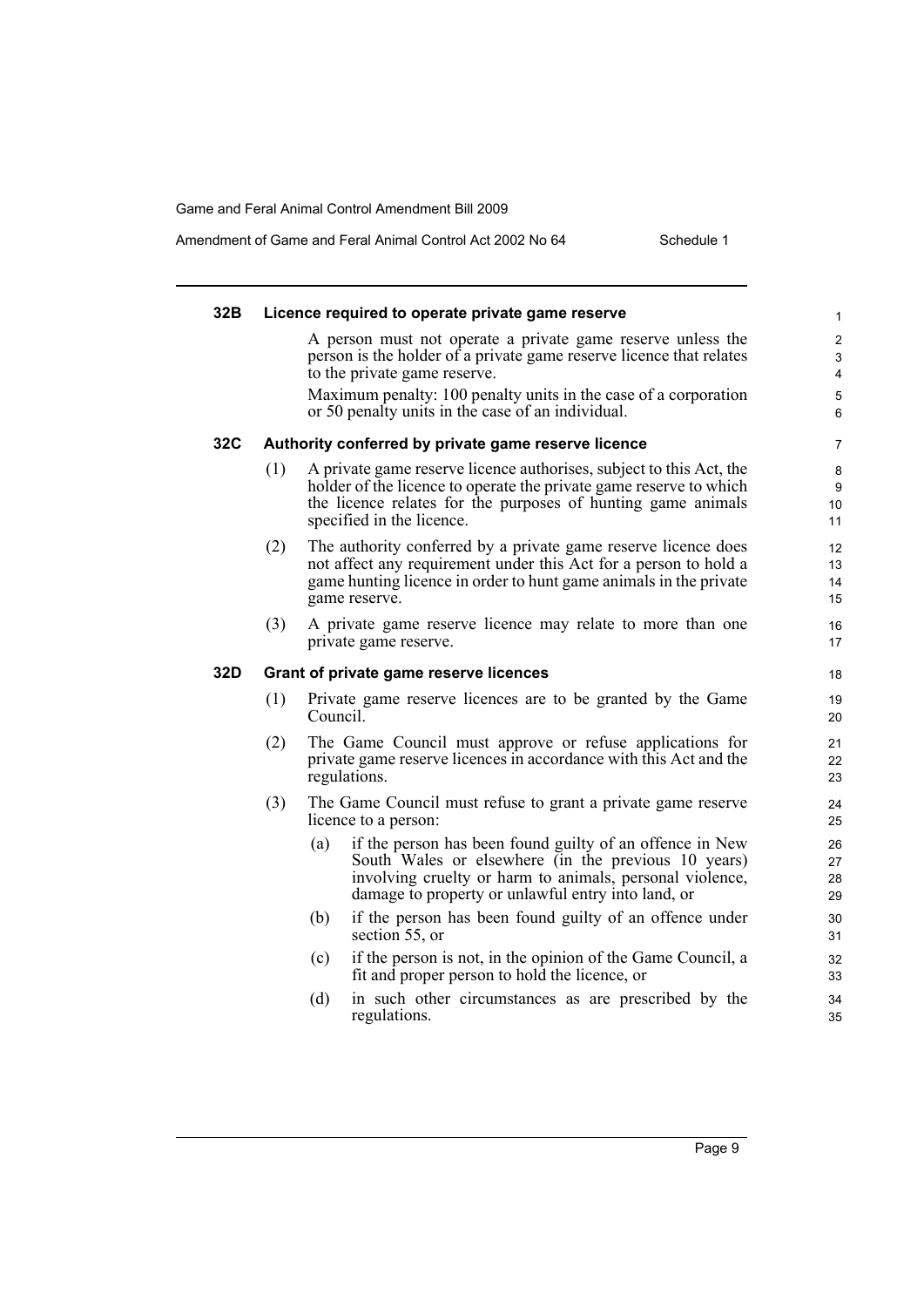Schedule 1 Amendment of Game and Feral Animal Control Act 2002 No 64

| 32E |     | Conditions of private game reserve licences                                                                                                                                                                                                                                                                                                                                                                                                          | 1                                                    |
|-----|-----|------------------------------------------------------------------------------------------------------------------------------------------------------------------------------------------------------------------------------------------------------------------------------------------------------------------------------------------------------------------------------------------------------------------------------------------------------|------------------------------------------------------|
|     | (1) | Private game reserve licences may be granted unconditionally or<br>subject to conditions.                                                                                                                                                                                                                                                                                                                                                            | 2<br>3                                               |
|     | (2) | After granting a private game reserve licence, the Game Council<br>may, by notice in writing to the holder of the licence:                                                                                                                                                                                                                                                                                                                           | 4<br>5                                               |
|     |     | (a)<br>impose conditions or further conditions on the licence, or                                                                                                                                                                                                                                                                                                                                                                                    | 6                                                    |
|     |     | vary or revoke any of the conditions to which the licence<br>(b)<br>is subject.                                                                                                                                                                                                                                                                                                                                                                      | 7<br>8                                               |
|     | (3) | The Minister may also determine that the conditions imposed by<br>the Game Council on a private game reserve licence may require<br>the holder of the licence to provide a financial assurance, in the<br>form of a bond to be held by the Game Council, of such amount<br>as may be determined by the Minister. The conditions of the<br>licence may provide for the circumstances under which the<br>financial assurance may be called on or used. | $\boldsymbol{9}$<br>10<br>11<br>12<br>13<br>14<br>15 |
|     | (4) | A private game reserve licence is also subject to such conditions<br>as are imposed by this Act or prescribed by the regulations. Any<br>such condition cannot be varied or revoked by the Game Council<br>under this section.                                                                                                                                                                                                                       | 16<br>17<br>18<br>19                                 |
|     | (5) | A condition under this section may restrict or limit an activity<br>authorised by the licence (including the hunting of game animals<br>that are specified in the licence).                                                                                                                                                                                                                                                                          | 20<br>21<br>22                                       |
|     | (6) | The holder of a private game reserve licence must not contravene<br>any condition to which the licence is subject.<br>Maximum penalty (subsection $(6)$ ): 100 penalty units in the case<br>of a corporation or 50 penalty units in the case of an individual.                                                                                                                                                                                       | 23<br>24<br>25<br>26                                 |
| 32F |     | Code of practice for licensed private game reserves                                                                                                                                                                                                                                                                                                                                                                                                  | 27                                                   |
|     | (1) | The Game Council is to approve a code of practice in respect of<br>licensed private game reserves. The code is to be published on the<br>website of the Game Council.                                                                                                                                                                                                                                                                                | 28<br>29<br>30                                       |
|     | (2) | The code is to identify the provisions that must be observed by<br>the holders of private game reserve licences (including the<br>manner in which hunting is conducted on private game reserves).                                                                                                                                                                                                                                                    | 31<br>32<br>33                                       |
|     | (3) | Compliance with the provisions of the code is a condition of a<br>private game reserve licence.                                                                                                                                                                                                                                                                                                                                                      | 34<br>35                                             |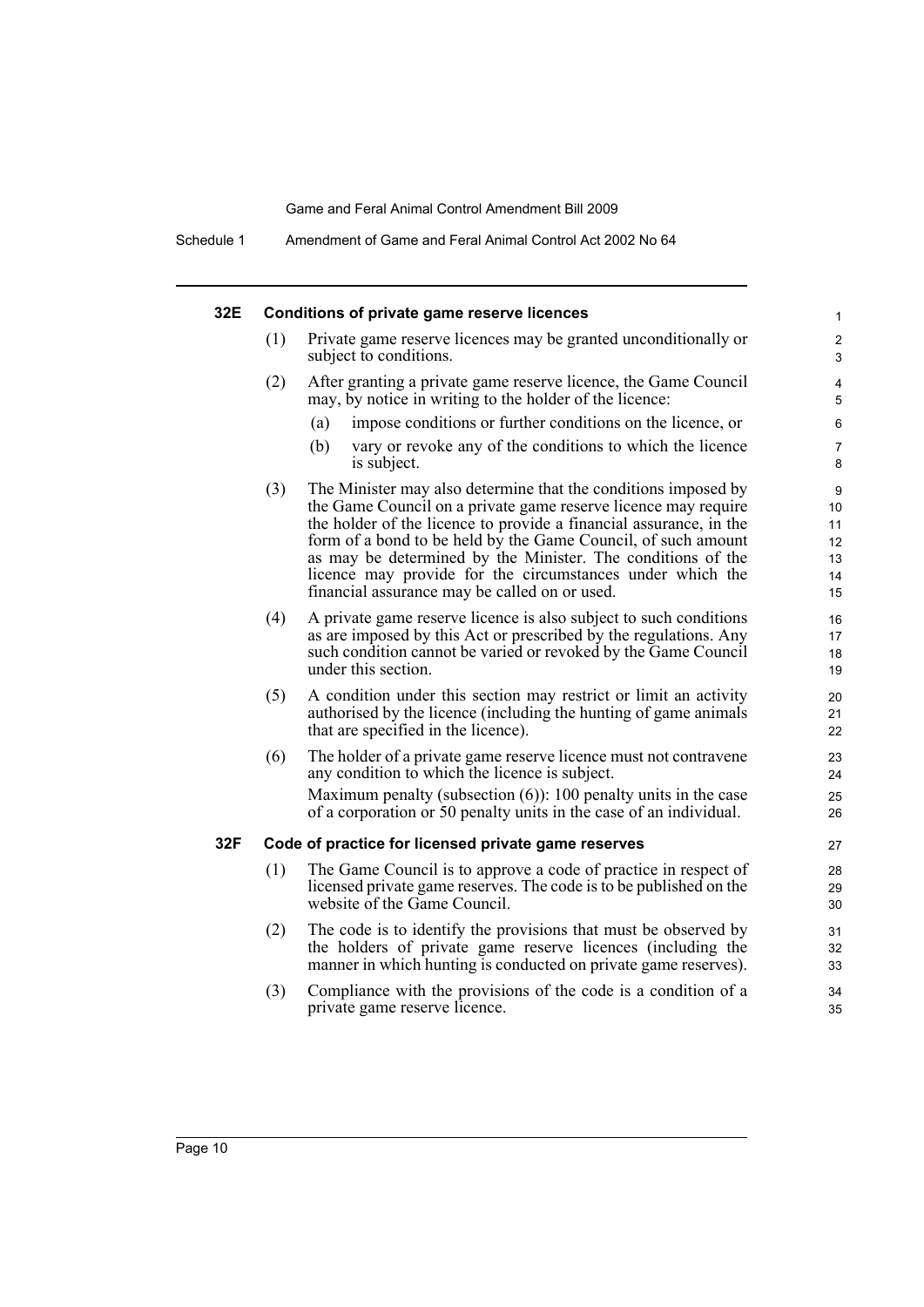| 32G |     |                                                                                                                                         |                     |
|-----|-----|-----------------------------------------------------------------------------------------------------------------------------------------|---------------------|
|     |     | Offence of failing to contain game animals in game reserve                                                                              | 1                   |
|     | (1) | The holder of a private game reserve licence must not cause or<br>allow a game animal (other than a bird) to escape from the private    | $\overline{2}$<br>3 |
|     |     | game reserve to which the licence relates.                                                                                              | 4                   |
|     |     | Maximum penalty: 100 penalty units in the case of a corporation                                                                         | 5                   |
|     |     | or 50 penalty units in the case of an individual.                                                                                       | 6                   |
|     | (2) | It is a defence to prosecution for an offence under subsection $(1)$                                                                    | 7                   |
|     |     | if it is demonstrated that the defendant took all reasonable steps                                                                      | 8                   |
|     |     | to prevent the escape of the game animal and, after the escape,                                                                         | 9                   |
|     |     | took all reasonable steps to capture or kill the game animal.                                                                           | 10                  |
| 32H |     | <b>Compliance directions by inspectors</b>                                                                                              | 11                  |
|     | (1) | An inspector may give a direction to the holder of a private game                                                                       | 12                  |
|     |     | reserve licence (a <i>compliance direction</i> ) requiring the holder to                                                                | 13                  |
|     |     | take or cease the action specified in the direction for the purpose                                                                     | 14                  |
|     |     | of ensuring that the holder complies with this Act, the regulations<br>and the conditions of the private reserve game licence.          | 15                  |
|     |     |                                                                                                                                         | 16                  |
|     | (2) | A compliance direction is to be given in writing either personally                                                                      | 17                  |
|     |     | or by post. A direction given by post to a person for the purposes<br>of this Act is to be treated as being properly addressed if it is | 18<br>19            |
|     |     | addressed to the last known address of the person known to the                                                                          | 20                  |
|     |     | inspector giving the direction.                                                                                                         | 21                  |
|     | (3) | A compliance direction may specify a reasonable time in which                                                                           | 22                  |
|     |     | a particular action must be taken or ceased.                                                                                            | 23                  |
|     | (4) | A person who is given a compliance direction under this section                                                                         | 24                  |
|     |     | must not, without reasonable excuse, fail to comply with the                                                                            | 25                  |
|     |     | direction.                                                                                                                              | 26                  |
|     |     | Maximum penalty: 100 penalty units in the case of a corporation                                                                         | 27                  |
|     |     | or 50 penalty units in the case of an individual.                                                                                       | 28                  |
|     | (5) | An inspector may amend or revoke a direction under this section                                                                         | 29                  |
|     |     | in the same manner that the inspector may give the direction.                                                                           | 30                  |
|     | (6) | A person who is dissatisfied with the decision of an inspector to                                                                       | 31                  |
|     |     | give, amend or revoke a compliance direction may apply to the                                                                           | 32                  |
|     |     | Administrative Decisions Tribunal for a review of that decision.                                                                        | 33                  |
| 32I |     | Costs of complying with compliance direction                                                                                            | 34                  |
|     | (1) | A person who is given a compliance direction is liable for any                                                                          | 35                  |
|     |     | costs incurred in complying with the direction.                                                                                         | 36                  |
|     | (2) | An inspector, or a person engaged by the inspector, may carry out                                                                       | 37                  |
|     |     | some or all of the requirements of a compliance direction if:                                                                           | 38                  |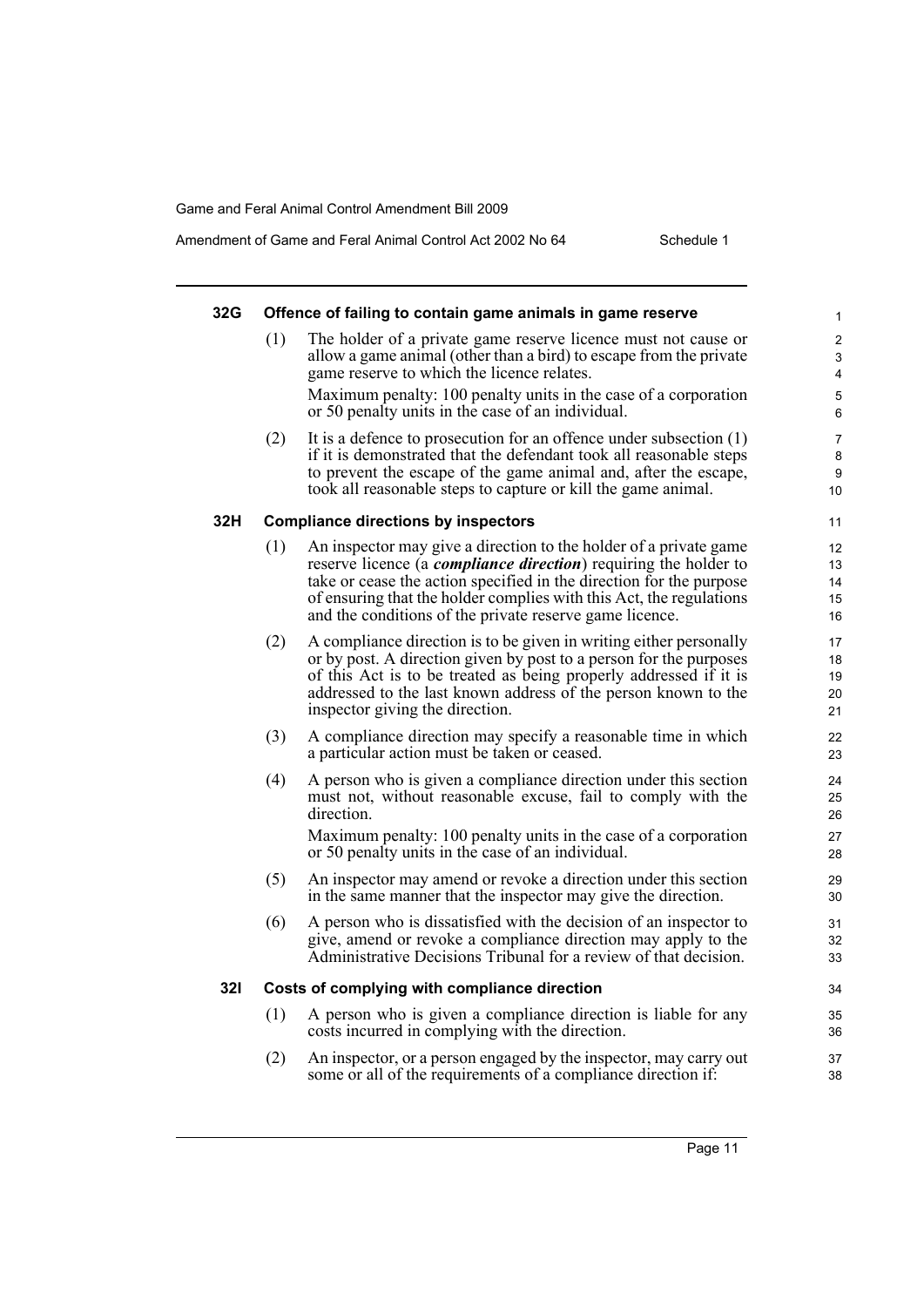Schedule 1 Amendment of Game and Feral Animal Control Act 2002 No 64

|            |     | (a)                 | the person to whom the direction is given fails, without<br>reasonable excuse, to comply with the direction within a<br>reasonable time, or                                                                                                                                                                                                                               | 1<br>2<br>3                  |
|------------|-----|---------------------|---------------------------------------------------------------------------------------------------------------------------------------------------------------------------------------------------------------------------------------------------------------------------------------------------------------------------------------------------------------------------|------------------------------|
|            |     | (b)                 | the inspector considers that the requirements of the<br>direction need to be carried out urgently.                                                                                                                                                                                                                                                                        | 4<br>5                       |
|            | (3) |                     | If an inspector, or a person engaged by the inspector, carries out<br>some or all of the requirements of a compliance direction in<br>accordance with this section, the reasonable costs of carrying out<br>those requirements may be recovered as a debt by the Game<br>Council in a court of competent jurisdiction from the person to<br>whom the direction was given. | 6<br>7<br>8<br>9<br>10<br>11 |
|            | (4) |                     | In any proceedings for the recovery of any debt referred to in this<br>section, a certificate signed by the chief executive officer stating<br>the amount of the costs and the manner in which they were<br>incurred is evidence of the matters certified.                                                                                                                | 12<br>13<br>14<br>15         |
| <b>32J</b> |     | <b>Game Council</b> | Suspension or cancellation of private game reserve licences by                                                                                                                                                                                                                                                                                                            | 16<br>17                     |
|            | (1) |                     | The Game Council may suspend or cancel a private game reserve<br>licence as provided by this section.                                                                                                                                                                                                                                                                     | 18<br>19                     |
|            | (2) | licence.            | The Game Council is to cancel a private game reserve licence if<br>the holder is not qualified, or is no longer qualified, to hold the                                                                                                                                                                                                                                    | 20<br>21<br>22               |
|            | (3) | licence:            | The Game Council is to suspend or cancel a private game reserve                                                                                                                                                                                                                                                                                                           | 23<br>24                     |
|            |     | (a)                 | if the holder contravenes any mandatory provision of the<br>code of practice referred to in section $32F$ , or                                                                                                                                                                                                                                                            | 25<br>26                     |
|            |     | (b)                 | if the holder is found guilty of an offence in New South<br>Wales or elsewhere involving cruelty to animals, or                                                                                                                                                                                                                                                           | 27<br>28                     |
|            |     | (c)                 | if the holder has been found guilty of an offence under<br>section 55.                                                                                                                                                                                                                                                                                                    | 29<br>30                     |
|            | (4) | licence:            | The Game Council may suspend or cancel a private game reserve                                                                                                                                                                                                                                                                                                             | 31<br>32                     |
|            |     | (a)                 | if the holder contravenes a condition of the licence, or                                                                                                                                                                                                                                                                                                                  | 33                           |
|            |     | (b)                 | if the holder is found guilty of an offence in New South<br>Wales or elsewhere involving harm to animals, personal<br>violence, damage to property or unlawful entry into land,<br><sub>or</sub>                                                                                                                                                                          | 34<br>35<br>36<br>37         |
|            |     | (c)                 | in such other circumstances as are prescribed by the<br>regulations.                                                                                                                                                                                                                                                                                                      | 38<br>39                     |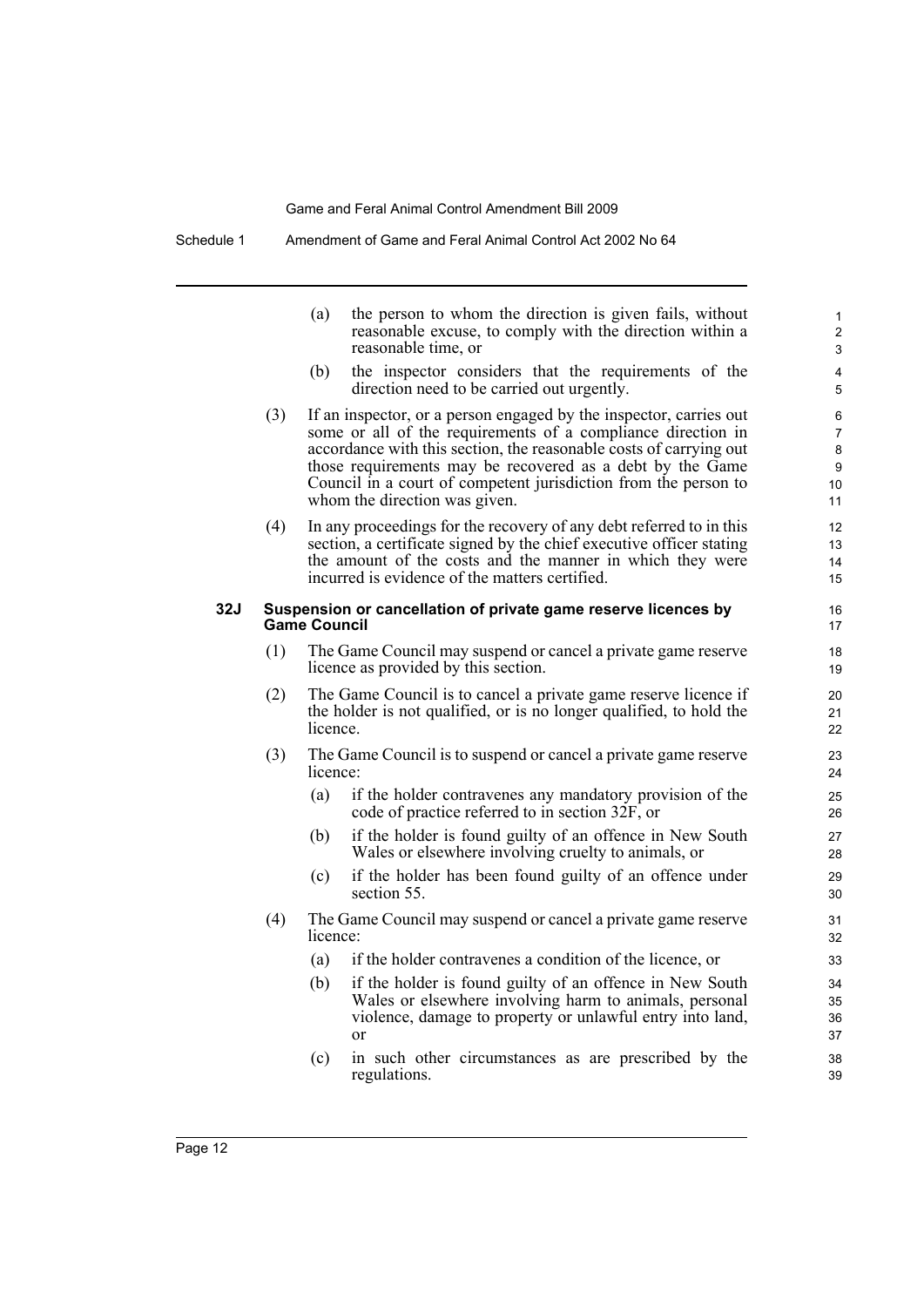#### Amendment of Game and Feral Animal Control Act 2002 No 64 Schedule 1

|     | (5) | The Game Council may, if it cancels a private game reserve<br>licence, disqualify the person who held the licence from holding<br>or obtaining such a licence for a period specified by the Game<br>Council.                                                                         | $\mathbf{1}$<br>$\overline{2}$<br>3<br>4 |
|-----|-----|--------------------------------------------------------------------------------------------------------------------------------------------------------------------------------------------------------------------------------------------------------------------------------------|------------------------------------------|
|     | (6) | The Game Council may at any time remove the suspension of a<br>private game reserve licence (except a suspension imposed by a<br>court).                                                                                                                                             | 5<br>6<br>$\overline{7}$                 |
| 32K |     | Suspension or cancellation of private game reserve licences by<br>court in connection with offence                                                                                                                                                                                   | 8<br>9                                   |
|     | (1) | A court that convicts the holder of a private game reserve licence<br>of a game hunting offence may, by order:                                                                                                                                                                       | 10<br>11                                 |
|     |     | cancel or suspend the licence, and<br>(a)                                                                                                                                                                                                                                            | 12                                       |
|     |     | (b)<br>disqualify the convicted person from holding or obtaining<br>such a licence for a period specified by the court.                                                                                                                                                              | 13<br>14                                 |
|     | (2) | Any disqualification under this section is in addition to any<br>penalty imposed for the offence.                                                                                                                                                                                    | 15<br>16                                 |
|     | (3) | In this section, a <i>game hunting offence</i> means:                                                                                                                                                                                                                                | 17                                       |
|     |     | any offence against this Act or the regulations, or<br>(a)                                                                                                                                                                                                                           | 18                                       |
|     |     | any offence relating to hunting for game that causes the<br>(b)<br>death or injury of a person or damage to property, or that<br>causes a risk of any such death, injury or damage.                                                                                                  | 19<br>20<br>21                           |
| 32L |     | Other provisions relating to private game reserve licences                                                                                                                                                                                                                           | 22                                       |
|     |     | Sections 25–27, 31 and 32 apply to and in respect of private game<br>reserve licences in the same way as those sections apply to and in<br>respect of game hunting licences.                                                                                                         | 23<br>24<br>25                           |
| 32M |     | Exemption from certain offences under other legislation                                                                                                                                                                                                                              | 26                                       |
|     | (1) | <b>Non-Indigenous Animals Act 1987</b>                                                                                                                                                                                                                                               | 27                                       |
|     |     | The holder of a private game reserve licence who keeps game<br>animals on the licensed private game reserve does not, in<br>connection with the keeping of those game animals, commit an<br>offence under section 11 (Keeping of animals) of the<br>Non-Indigenous Animals Act 1987. | 28<br>29<br>30<br>31<br>32               |
|     | (2) | <b>National Parks and Wildlife Act 1974</b>                                                                                                                                                                                                                                          | 33                                       |
|     |     | The holder of a private game reserve licence who keeps game<br>animals on the licensed private game reserve does not, in<br>connection with the keeping of those game animals, commit an<br>offence under section 101 (Buying, selling or possessing                                 | 34<br>35<br>36<br>37                     |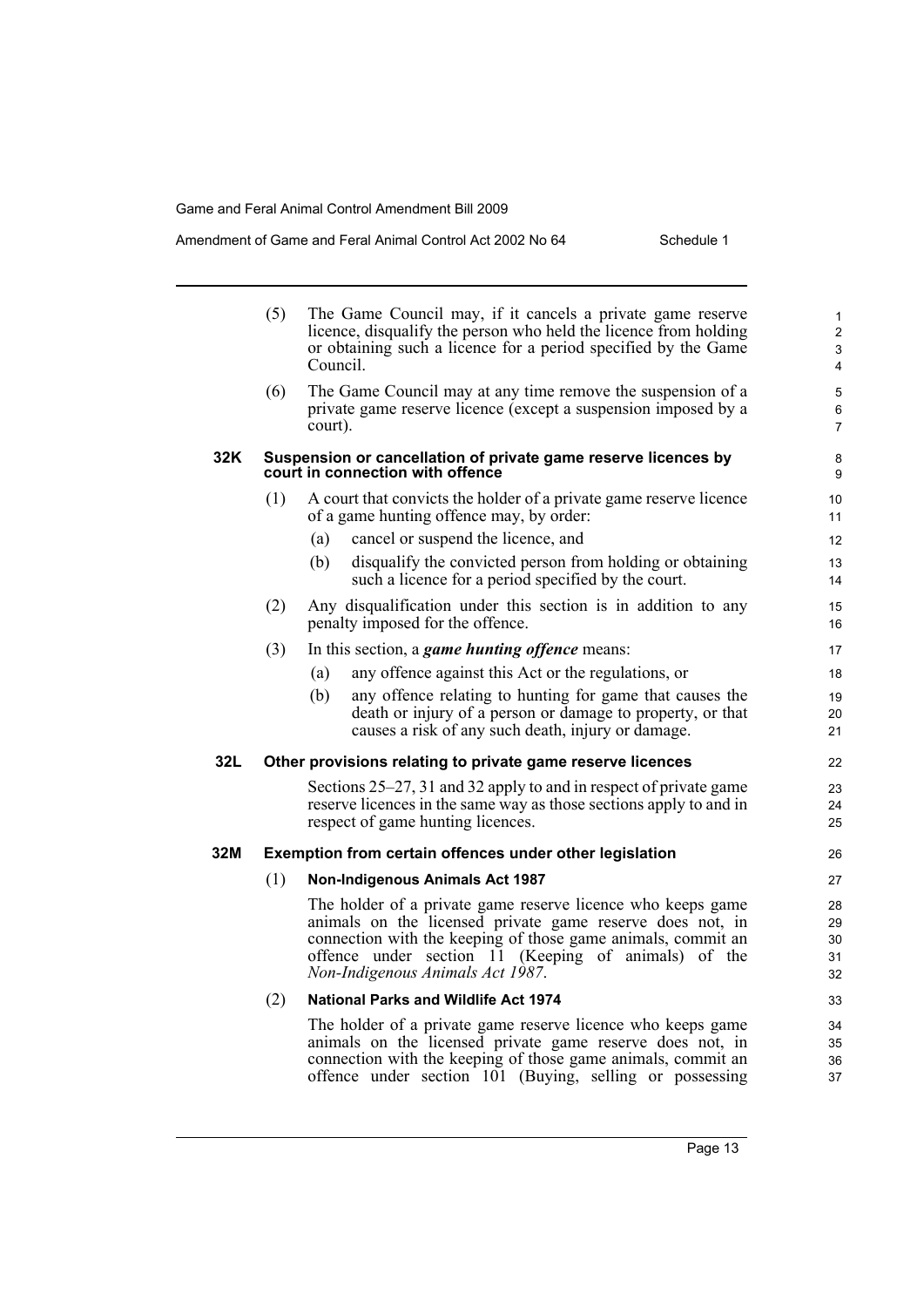|        |     |                    | protected fauna) of the National Parks and Wildlife Act 1974 to<br>the extent that the offence relates to the possession of those game<br>animals.                                                                                                                                                                                                                     | 1<br>$\overline{c}$<br>3                                      |
|--------|-----|--------------------|------------------------------------------------------------------------------------------------------------------------------------------------------------------------------------------------------------------------------------------------------------------------------------------------------------------------------------------------------------------------|---------------------------------------------------------------|
|        |     | (3)                | The holder of a private game reserve licence, or any person<br>authorised by the licence holder, who releases, on the licensed<br>private game reserve, a bird that is a game animal does not, in<br>connection with the release of that bird, commit an offence under<br>section 109 (Unlawful liberation of animals) of the National<br>Parks and Wildlife Act 1974. | $\overline{\mathbf{4}}$<br>5<br>6<br>$\overline{7}$<br>8<br>9 |
| $[21]$ |     |                    | Section 44 Power to detain and search vehicles or vessels                                                                                                                                                                                                                                                                                                              | 10                                                            |
|        |     |                    | Omit section 44 (3).                                                                                                                                                                                                                                                                                                                                                   | 11                                                            |
| [22]   |     |                    | <b>Section 45 Power of seizure</b>                                                                                                                                                                                                                                                                                                                                     | 12                                                            |
|        |     |                    | Omit "A Local Court must not order the forfeiture of a thing unless satisfied<br>that the value of the thing does not exceed $$10,000."$ from section 45 (4).                                                                                                                                                                                                          | 13<br>14                                                      |
| [23]   |     |                    | Section 48 Provisions relating to requirements under this Division                                                                                                                                                                                                                                                                                                     | 15                                                            |
|        |     |                    | Insert before section 48 $(1)$ :                                                                                                                                                                                                                                                                                                                                       | 16                                                            |
|        |     | (1A)               | Warning to be given on each occasion                                                                                                                                                                                                                                                                                                                                   | 17                                                            |
|        |     |                    | A person is not guilty of an offence of failing to comply with a<br>requirement under this Division to make a statement, to give or<br>furnish information, to answer a question or to produce a<br>document unless the person was warned on that occasion that a<br>failure to comply is an offence.                                                                  | 18<br>19<br>20<br>21<br>22                                    |
| $[24]$ |     |                    | Section 50 Offences relating to inspectors                                                                                                                                                                                                                                                                                                                             | 23                                                            |
|        |     |                    | Omit "or impede" from section 50 (c).                                                                                                                                                                                                                                                                                                                                  | 24                                                            |
|        |     |                    | Insert instead ", impede, assault, threaten or intimidate".                                                                                                                                                                                                                                                                                                            | 25                                                            |
| $[25]$ |     | <b>Section 50A</b> |                                                                                                                                                                                                                                                                                                                                                                        | 26                                                            |
|        |     |                    | Insert after section 50:                                                                                                                                                                                                                                                                                                                                               | 27                                                            |
|        | 50A |                    | Direction to leave or not to enter declared public hunting land                                                                                                                                                                                                                                                                                                        | 28                                                            |
|        |     | (1)                | An inspector who has reason to believe that a person is<br>committing a game hunting offence may direct the person to<br>leave or not to enter any declared public hunting land.                                                                                                                                                                                       | 29<br>30<br>31                                                |
|        |     | (2)                | A person to whom such a direction is given must comply with the<br>direction.<br>Maximum penalty: 50 penalty units.                                                                                                                                                                                                                                                    | 32<br>33<br>34                                                |
|        |     |                    |                                                                                                                                                                                                                                                                                                                                                                        |                                                               |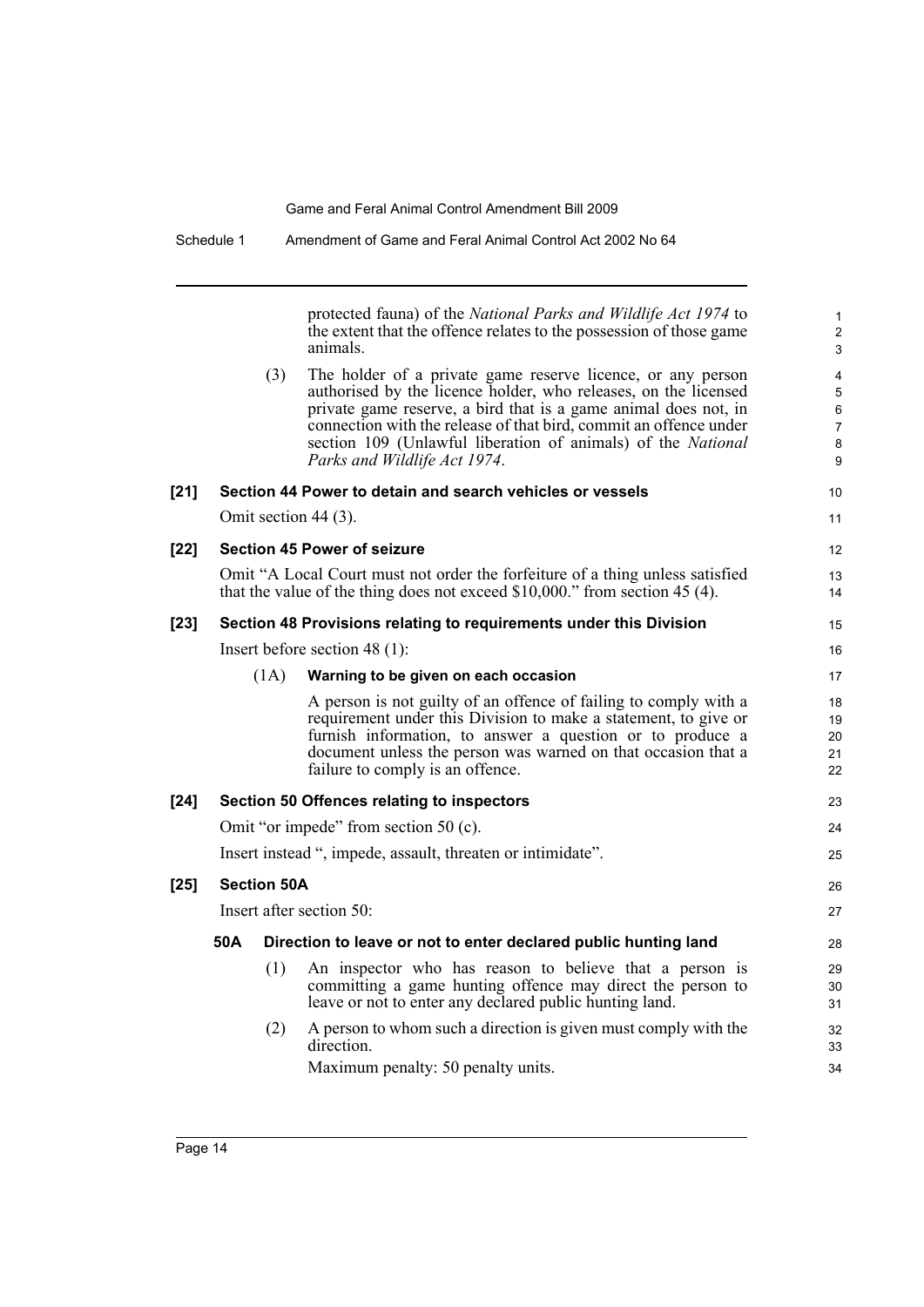#### Amendment of Game and Feral Animal Control Act 2002 No 64 Schedule 1

| $[26]$ | <b>Section 54A</b>       |     |                                                                                                                                                                                                | 1                        |
|--------|--------------------------|-----|------------------------------------------------------------------------------------------------------------------------------------------------------------------------------------------------|--------------------------|
|        | Insert after section 54: |     |                                                                                                                                                                                                | $\overline{\mathbf{c}}$  |
|        | 54A                      |     | Requirements for commercial taxidermists                                                                                                                                                       | 3                        |
|        |                          | (1) | A person who carries on business as a taxidermist must not<br>preserve or prepare the skin of a game animal listed in Part 1 or 2<br>of Schedule 3 unless the taxidermist:                     | 4<br>5<br>$\,6\,$        |
|        |                          |     | is satisfied that the animal has been hunted by the holder of<br>(a)<br>a game hunting licence (or by a person with some other<br>lawful authorisation to hunt the animal), and                | $\overline{7}$<br>8<br>9 |
|        |                          |     | records the following information:<br>(b)                                                                                                                                                      | 10                       |
|        |                          |     | the name of the person who hunted the game animal<br>(i)<br>and the details of their game hunting licence or other<br>lawful authorisation,                                                    | 11<br>12<br>13           |
|        |                          |     | the date on which the taxidermist received the<br>(ii)<br>carcase or other relevant part of the game animal.                                                                                   | 14<br>15                 |
|        |                          | (2) | The taxidermist must make any such record available for<br>inspection by an inspector at any reasonable time if requested to<br>do so by the inspector.                                        | 16<br>17<br>18           |
|        |                          |     | Maximum penalty: 50 penalty units.                                                                                                                                                             | 19                       |
| $[27]$ |                          |     | Section 55 Offence of releasing animals for the purpose of hunting                                                                                                                             | 20                       |
|        |                          |     | Insert at the end of the section:                                                                                                                                                              | 21                       |
|        |                          | (2) | A person does not commit an offence under subsection (1) if the<br>game animal is released on a licensed private game reserve in<br>accordance with a private game reserve licence.            | 22<br>23<br>24           |
| $[28]$ |                          |     | Sections 55A and 55B                                                                                                                                                                           | 25                       |
|        |                          |     | Insert after section 55:                                                                                                                                                                       | 26                       |
|        | 55A                      |     | Offence to approach persons lawfully hunting on declared public<br>hunting land                                                                                                                | 27<br>28                 |
|        |                          |     | A person must not approach within 10 metres of another person<br><i>(the hunter)</i> who is lawfully hunting on declared public hunting<br>land in accordance with this Act unless the person: | 29<br>30<br>31           |
|        |                          |     | is the holder of a game hunting licence authorising the<br>(a)<br>person to hunt game animals on the declared public<br>hunting land, or                                                       | 32<br>33<br>34           |
|        |                          |     | is an inspector or police officer acting in the course of his<br>(b)<br>or her duty, or                                                                                                        | 35<br>36                 |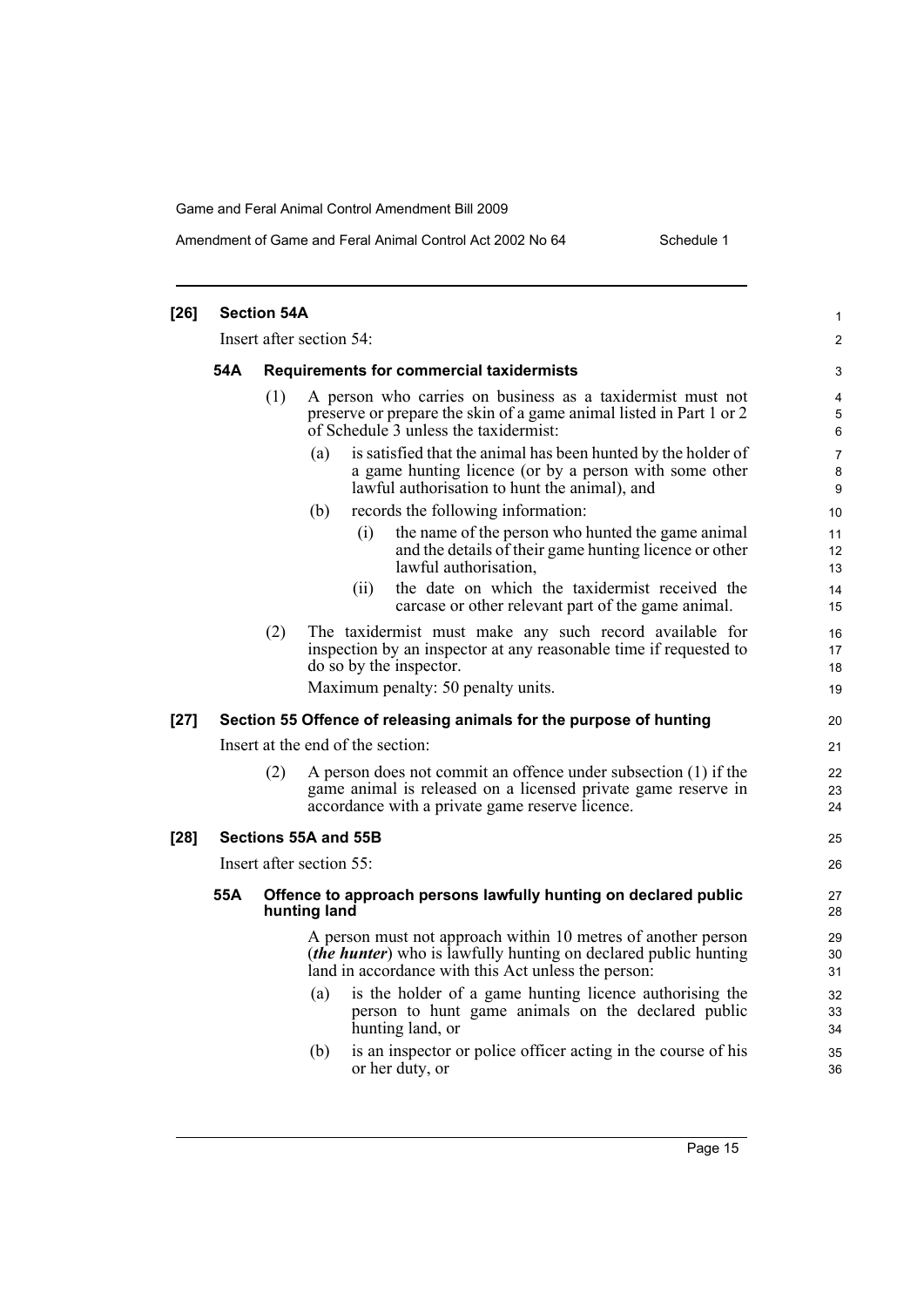|        | Schedule 1     |     | Amendment of Game and Feral Animal Control Act 2002 No 64                                                                                     |                          |
|--------|----------------|-----|-----------------------------------------------------------------------------------------------------------------------------------------------|--------------------------|
|        |                |     | has been given permission by the hunter to approach the<br>(c)<br>hunter.                                                                     | $\mathbf{1}$<br>2        |
|        |                |     | Maximum penalty: 50 penalty units.                                                                                                            | 3                        |
|        | 55B            |     | Offence of interfering with persons lawfully hunting                                                                                          | 4                        |
|        |                |     | A person must not interfere with, harass, hinder or obstruct a<br>person who is lawfully hunting game animals in accordance with<br>this Act. | 5<br>6<br>$\overline{7}$ |
|        |                |     | Maximum penalty: 50 penalty units.                                                                                                            | 8                        |
| $[29]$ | <b>Council</b> |     | Schedule 1 Provisions relating to members and procedure of Game                                                                               | 9<br>10                  |
|        |                |     | Insert in alphabetical order in clause 1:                                                                                                     | 11                       |
|        |                |     | <b>Deputy Chairperson</b> means the Deputy Chairperson of the Game<br>Council.                                                                | 12<br>13                 |
| [30]   |                |     | Schedule 1, clause 4A                                                                                                                         | 14                       |
|        |                |     | Insert after clause 4:                                                                                                                        | 15                       |
|        | 4A             |     | <b>Deputy Chairperson</b>                                                                                                                     | 16                       |
|        |                | (1) | The appointed members of the Game Council are to elect, by a<br>simple majority, a Deputy Chairperson from among the<br>appointed members.    | 17<br>18<br>19           |
|        |                | (2) | The person may be elected for the duration of the person's term<br>of office as a member or for a shorter term.                               | 20<br>21                 |
|        |                | (3) | The Deputy Chairperson vacates office as Deputy Chairperson if<br>he or she:                                                                  | 22<br>23                 |
|        |                |     | is removed from that office by the Minister under this<br>(a)<br>clause, or                                                                   | 24<br>25                 |
|        |                |     | resigns that office by instrument in writing addressed to<br>(b)<br>the Minister, or                                                          | 26<br>27                 |
|        |                |     | ceases to be a member of the Game Council.<br>(c)                                                                                             | 28                       |
|        |                | (4) | The Minister may at any time remove the Deputy Chairperson<br>from office as Deputy Chairperson.                                              | 29<br>30                 |
| $[31]$ |                |     | Schedule 1, clause 14                                                                                                                         | 31                       |
|        |                |     | Omit clause 14 (1). Insert instead:                                                                                                           | 32                       |
|        |                | (1) | The Chairperson or, in the absence of the Chairperson, the<br>Deputy Chairperson, is to preside at a meeting of the Game<br>Council.          | 33<br>34<br>35           |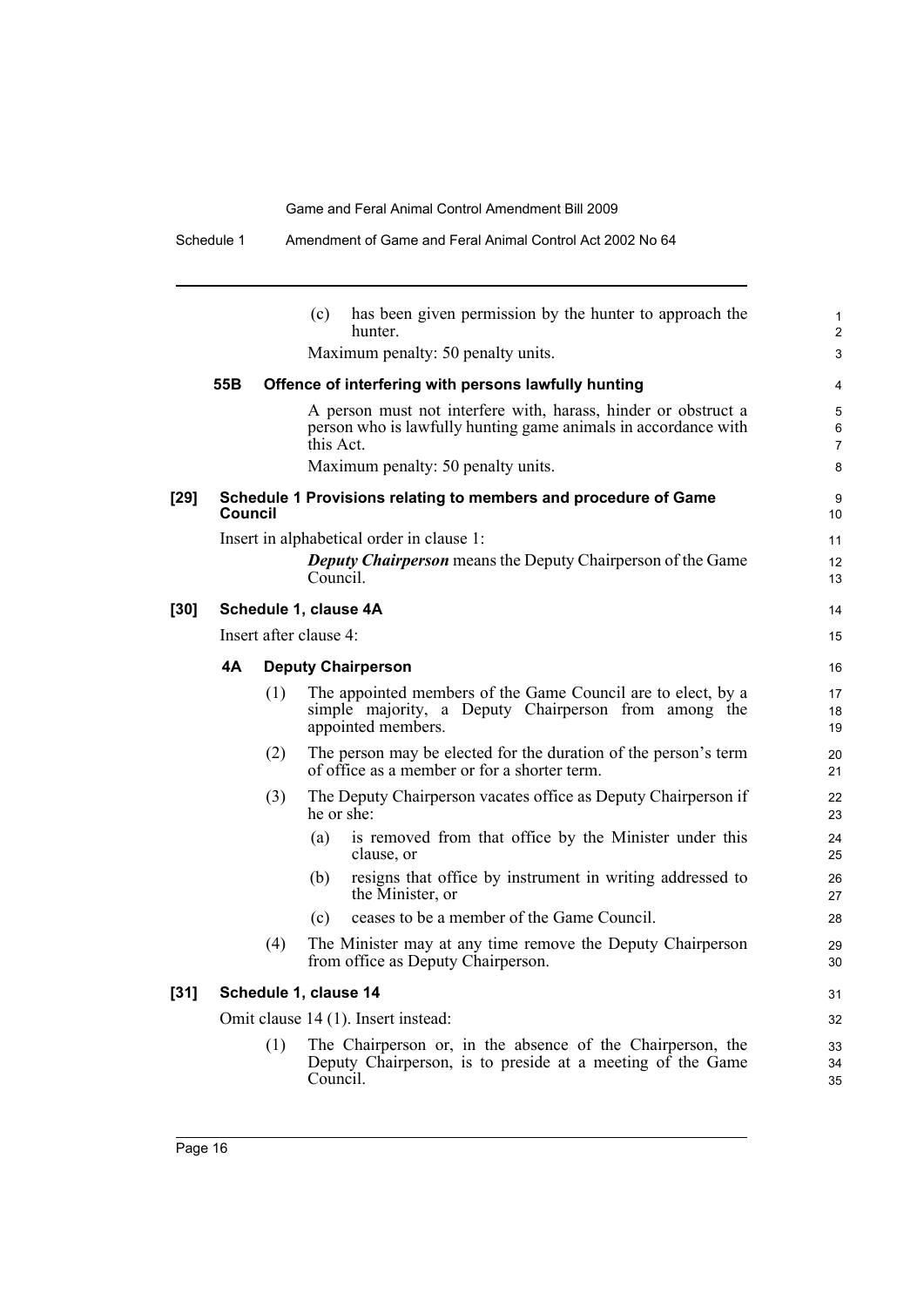Amendment of Game and Feral Animal Control Act 2002 No 64 Schedule 1

|        | (1A)                 | In the absence of both the Chairperson and the Deputy<br>Chairperson, another member elected to chair the meeting by the<br>members present is to preside at a meeting of the Game Council. | $\mathbf{1}$<br>$\overline{c}$<br>3 |
|--------|----------------------|---------------------------------------------------------------------------------------------------------------------------------------------------------------------------------------------|-------------------------------------|
| $[32]$ | <b>Schedule 3</b>    |                                                                                                                                                                                             | 4                                   |
|        |                      | Insert after Schedule 2:                                                                                                                                                                    | 5                                   |
|        | <b>Schedule 3</b>    | <b>Game animals</b>                                                                                                                                                                         | 6                                   |
|        |                      | (Section 5)                                                                                                                                                                                 | 7                                   |
|        | Part 1               | Non-indigenous game animals (licence<br>required to hunt on public or private land)                                                                                                         | 8<br>9                              |
|        | <b>Birds</b>         |                                                                                                                                                                                             | 10                                  |
|        |                      | Bobwhite Quail (Colinus virginianus)                                                                                                                                                        | 11                                  |
|        |                      | California Quail (Lophortyx callipepla californicus)                                                                                                                                        | 12                                  |
|        |                      | Guinea Fowl (Numida meleagris)<br>Mallard Duck (Anas platyrhynchos)                                                                                                                         | 13<br>14                            |
|        |                      | Partridge (Alectors alectoris chukar)                                                                                                                                                       | 15                                  |
|        |                      | Peafowl (Pavo cristatus)                                                                                                                                                                    | 16                                  |
|        |                      | Pheasant (Phasiniacus phasianus colchicus)                                                                                                                                                  | 17                                  |
|        |                      | Spotted Dove (Streptopelia chinensis)<br>Turkey (Meleagris galloparvo galloparvo)                                                                                                           | 18<br>19                            |
|        | <b>Other animals</b> |                                                                                                                                                                                             | 20                                  |
|        |                      | Deer (Family cervidae)                                                                                                                                                                      | 21                                  |
|        | Part 2               | Native game animals (licence required to                                                                                                                                                    | 22                                  |
|        |                      | hunt on public or private land)                                                                                                                                                             | 23                                  |
|        | <b>Ducks</b>         |                                                                                                                                                                                             | 24                                  |
|        |                      | Australian Shelduck (or Mountain Duck) (Tadorna tadornoides)                                                                                                                                | 25                                  |
|        |                      | Australian Wood Duck (or Maned Duck) (Chenonetta jubata)                                                                                                                                    | 26                                  |
|        |                      | Black Duck (or Pacific Black Duck) (Anas superciliosa)<br>Blue-winged Shoveler (or Australasian Shoveler) ( <i>Anas rhynchotis</i> )                                                        | 27<br>28                            |
|        |                      | Chestnut Teal (Anas castanea)                                                                                                                                                               | 29                                  |
|        |                      | Grass Duck (or Plumed Whistling Duck) (Dendrocygna eytoni)                                                                                                                                  | 30                                  |
|        |                      | Grey Teal ( <i>Anas gibberifrons</i> )                                                                                                                                                      | 31                                  |
|        |                      | Hardhead Duck (or White-eyed Duck) (Aythya australia)                                                                                                                                       | 32                                  |
|        |                      | Pink-eared Duck (Malacorhynchus membranaceus)<br>Water Whistling Duck (or Wandering Whistling Duck, Whistling or                                                                            | 33<br>34                            |
|        |                      | Wandering Tree Duck) (Dendrocygna arcuata)                                                                                                                                                  | 35                                  |

Page 17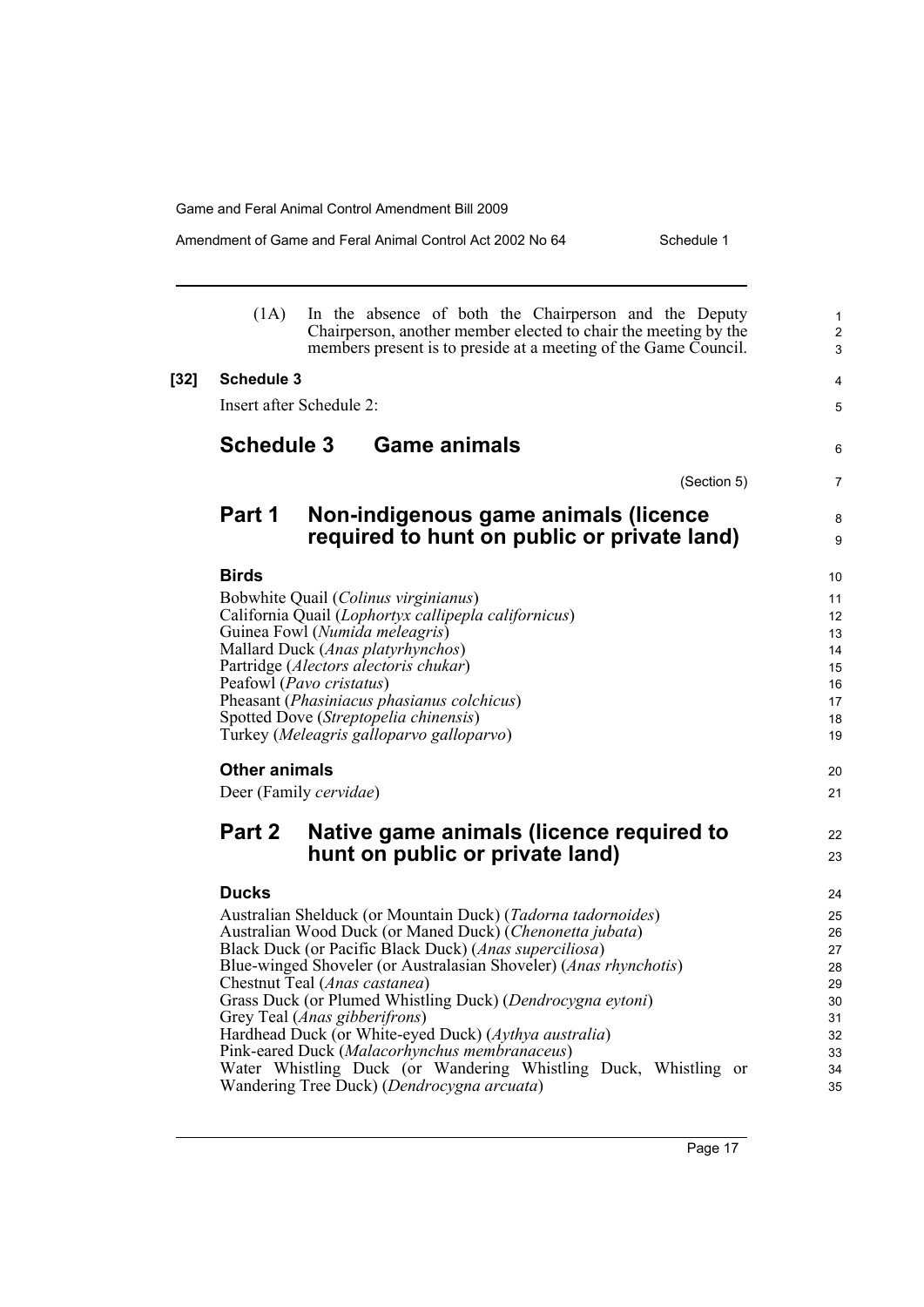Schedule 1 Amendment of Game and Feral Animal Control Act 2002 No 64

| Quails                                                                                                                    |                |
|---------------------------------------------------------------------------------------------------------------------------|----------------|
| Brown Quail (Coturnix ypsilophora)                                                                                        | 2              |
| Stubble Quail (Coturnix pectoralis)                                                                                       | 3              |
| Other birds                                                                                                               | 4              |
| Australian White Ibis (Threskiornis molucca)                                                                              | 5              |
| Black Swan (Cygnus atratus)                                                                                               |                |
| Common Bronzewing Pigeon (Phaps chalcoptera)                                                                              | $\overline{7}$ |
| Galah (Eolophus roseicapilla)<br>Little Corella (Cacatua sanguinea)                                                       | 8<br>9         |
| Long-billed Corella (Cacatua tenuirostris)                                                                                | 10             |
| Purple Swamphen (Porphyrio porphyrio)                                                                                     | 11             |
| Straw Necked Ibis (Threskiornis spinicollis)                                                                              | 12             |
| Sulphur Crested Cockatoo (Cacatua galerita)                                                                               | 13             |
| Topknot Pigeon (Lopholaimus antarcticus)                                                                                  | 14             |
| <b>Kangaroos</b>                                                                                                          | 15             |
| Eastern Grey Kangaroo (Macropus giganteus)                                                                                | 16             |
| Euro (Macropus robustus)                                                                                                  | 17             |
| Red Kangaroo (Macropus rufus)                                                                                             | 18             |
| Western Grey Kangaroo (Macropus fuliginosus)                                                                              | 19             |
| Part 3<br>Non-indigenous animals (licence required                                                                        | 20             |
| to hunt on public land only)                                                                                              | 21             |
| Note. A game hunting licence is not required for hunting the animals listed in this Part                                  | 22             |
| on private land, and accordingly is only required if the animals are living in the wild on<br>public land—see section 17. | 23<br>24       |
| <b>Amphibians</b>                                                                                                         | 25             |
| Cane Toad (Bufo marinus)                                                                                                  | 26             |
| <b>Birds</b>                                                                                                              | 27             |
| Canada Goose (Branta canadensis)                                                                                          | 28             |
| Common Pigeon (Columba livia)                                                                                             | 29             |
| Domestic Goose (Anser anser domesticus and Anser cygnoides domesticus)                                                    | 30             |
| European Blackbird (Turdus merula)                                                                                        | 31             |
| European Goldfinch (Carduelis carduelis)<br>European Greenfinch (Carduelis chloris)                                       | 32<br>33       |
| House Crow (vagrant) (Corvus splendens)                                                                                   | 34             |
| House Sparrow (Passer domesticus)                                                                                         | 35             |
| Hungarian Partridge (Perdix perdix)                                                                                       | 36             |
|                                                                                                                           |                |
| Indian Myna ( <i>Acridotheres tristis</i> )                                                                               | 37             |
| Indian Ringneck (vagrant) (Psittacula krameri)<br>Muscovy Duck (Cairina moschate)                                         | 38<br>39       |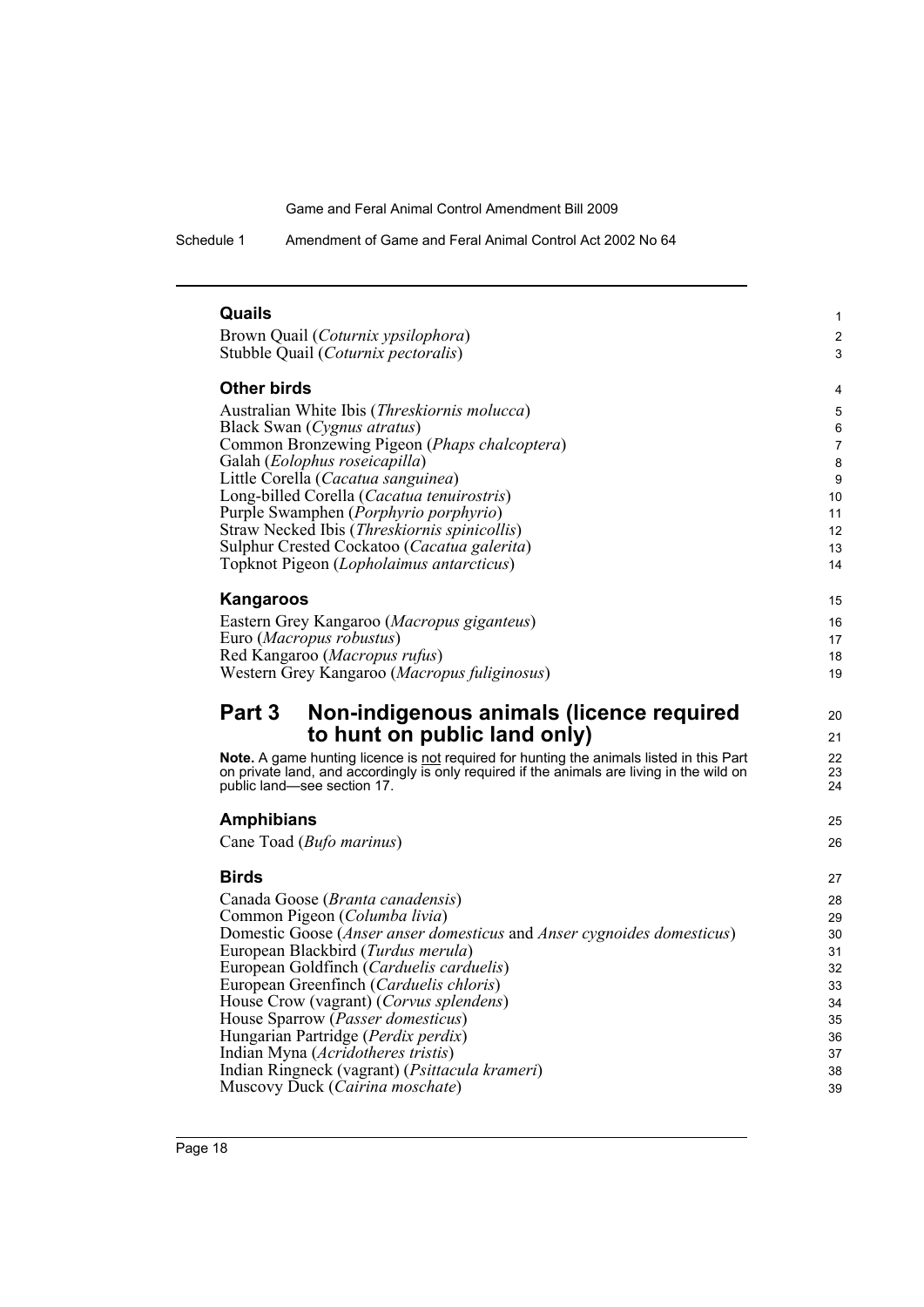| Amendment of Game and Feral Animal Control Act 2002 No 64 | Schedule 1 |
|-----------------------------------------------------------|------------|
|                                                           |            |

|      | Red-whiskered Bulbul ( <i>Pycnonotus jocosus</i> )<br>Rock Dove (or Feral Pigeon) (Columba livia) | 2  |
|------|---------------------------------------------------------------------------------------------------|----|
|      | Skylark (Alauda arvensis)                                                                         | 3  |
|      | Song Thrush (Turdus philomelus)                                                                   | 4  |
|      | Starling (Sturnus vulgaris)                                                                       | 5  |
|      | Tree Sparrow (Passer montanus)                                                                    | 6  |
|      | Other animals living in the wild                                                                  | 7  |
|      | Cat                                                                                               | 8  |
|      | Dog (other than dingo)                                                                            | 9  |
|      | Goat                                                                                              | 10 |
|      | Fox                                                                                               | 11 |
|      | Hare                                                                                              | 12 |
|      | Rabbit                                                                                            | 13 |
|      | Pig                                                                                               | 14 |
| [33] | Schedule 4 Savings, transitional and other provisions                                             | 15 |
|      | Insert at the end of clause $1(1)$ :                                                              | 16 |
|      | Game and Feral Animal Control Amendment Act 2009                                                  | 17 |
|      |                                                                                                   |    |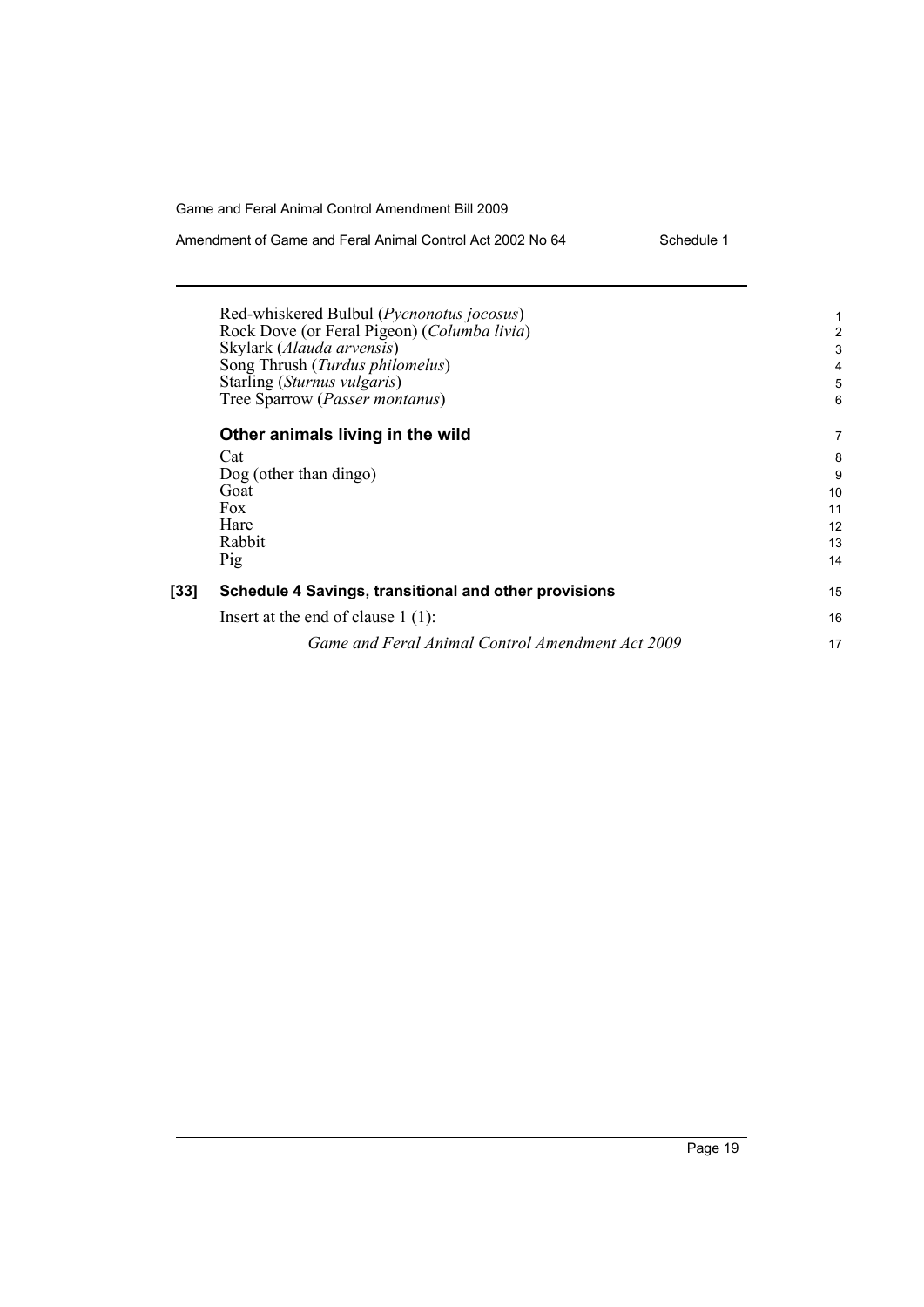<span id="page-25-0"></span>

|       | <b>Schedule 2</b>           | <b>Amendment of other legislation</b>                                                                                     | $\mathbf{1}$   |
|-------|-----------------------------|---------------------------------------------------------------------------------------------------------------------------|----------------|
| 2.1   |                             | <b>Game and Feral Animal Control Regulation 2004</b>                                                                      | $\overline{2}$ |
| [1]   | <b>Clause 3 Definitions</b> |                                                                                                                           | 3              |
|       | $3(1)$ .                    | Omit "section $5(1)$ of" from the definition of <i>commercial hunting</i> in clause                                       | 4<br>5         |
|       |                             | Insert instead "Part 1 of Schedule 3 to".                                                                                 | 6              |
| $[2]$ |                             | Clause 7 Commercial hunters and hunting guides to be licensed                                                             | $\overline{7}$ |
|       | Omit the clause.            |                                                                                                                           | 8              |
| $[3]$ |                             | <b>Clause 11 Commercial hunters licence</b>                                                                               | 9              |
|       |                             | Omit "section 5 (1) of". Insert instead "Part 1 of Schedule 3 to".                                                        | 10             |
| [4]   |                             | Clause 14 Licence applications for game hunting licences and private<br>game reserve licences                             | 11<br>12       |
|       | wherever occurring.         | Insert "or private game reserve licence" after "game hunting licence"                                                     | 13<br>14       |
| [5]   |                             | <b>Clause 15 Maximum duration of licences</b>                                                                             | 15             |
|       |                             | Omit "to remain in force for 1, 3 or 5 years".                                                                            | 16             |
|       |                             | Insert instead "for a period of 1, 2, 3, 4 or 5 years".                                                                   | 17             |
| [6]   | <b>Clause 15 (2)</b>        |                                                                                                                           | 18             |
|       |                             | Insert at the end of the clause:                                                                                          | 19             |
|       | (2)                         | A private game reserve licence may be granted for a period<br>of $1, 2, 3, 4$ or 5 years.                                 | 20<br>21       |
| $[7]$ | <b>Clause 16</b>            |                                                                                                                           | 22             |
|       |                             | Omit the clause. Insert instead:                                                                                          | 23             |
|       | 16                          | <b>Licence fees</b>                                                                                                       | 24             |
|       | (1)                         | Application fee for general game hunting licence                                                                          | 25             |
|       |                             | The fee payable in respect of an application for a general game<br>hunting licence $(G$ - <i>licence</i> ) is as follows: | 26<br>27       |
|       |                             | for a standard G-licence:<br>(a)                                                                                          | 28             |
|       |                             | \$65 for a 1 year licence,<br>(i)                                                                                         | 29             |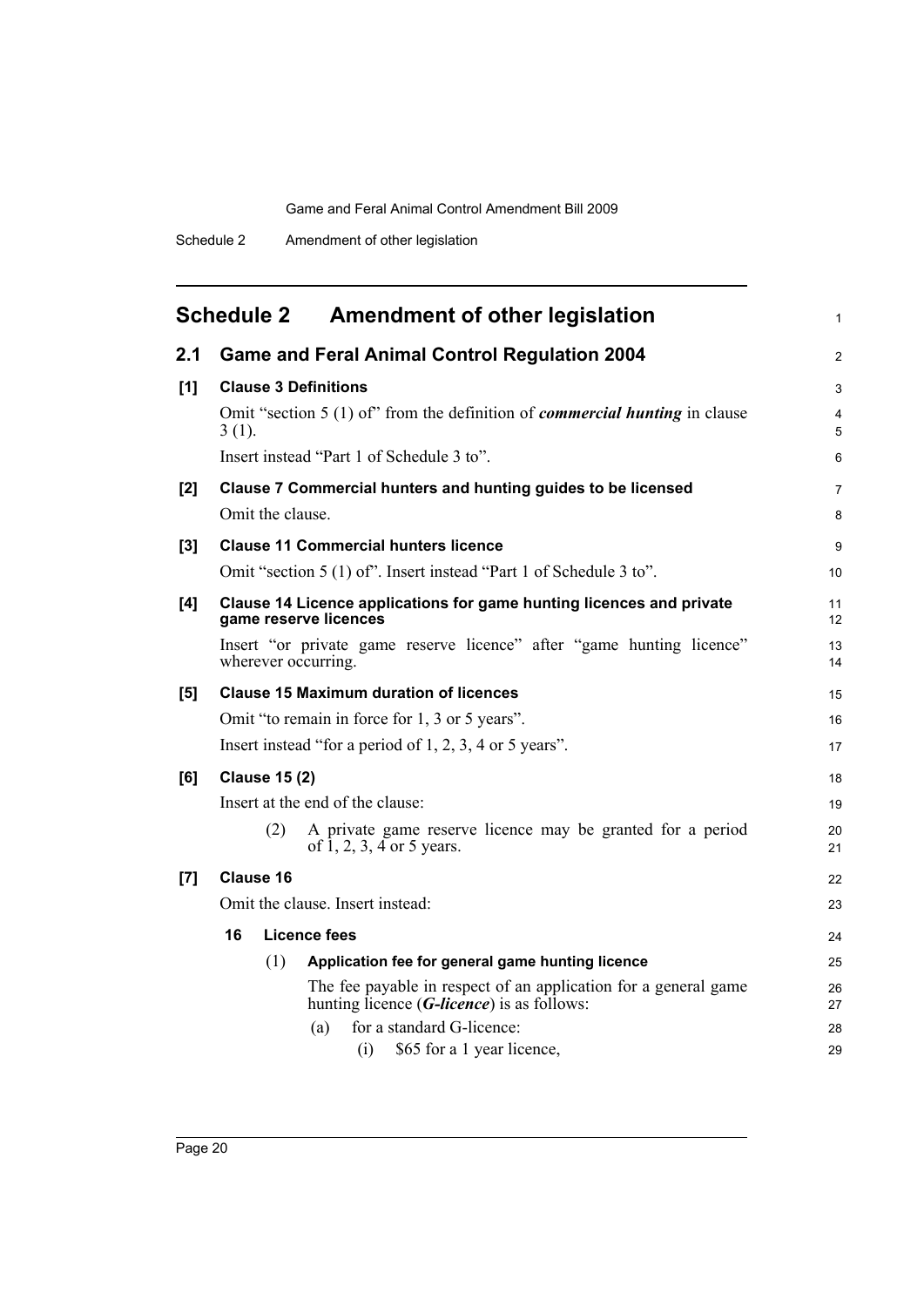Amendment of other legislation Schedule 2

|     |     | (ii)  | \$125 for a 2 year licence,                                        | 1                       |
|-----|-----|-------|--------------------------------------------------------------------|-------------------------|
|     |     | (iii) | \$185 for a 3 year licence,                                        | $\overline{\mathbf{c}}$ |
|     |     | (iv)  | \$245 for a 4 year licence,                                        | 3                       |
|     |     | (v)   | \$305 for a 5 year licence,                                        | 4                       |
|     | (b) |       | for a standard G-licence at the concessional rate:                 | 5                       |
|     |     | (i)   | \$45 for a 1 year licence,                                         | 6                       |
|     |     | (ii)  | \$86 for a 2 year licence,                                         | 7                       |
|     |     | (iii) | \$126 for a 3 year licence,                                        | 8                       |
|     |     | (iv)  | \$167 for a 4 year licence,                                        | 9                       |
|     |     | (v)   | \$207 for a 5 year licence,                                        | 10                      |
|     | (c) |       | for a visitors G-licence—\$110,                                    | 11                      |
|     | (d) |       | for a hunting guide G-licence:                                     | 12                      |
|     |     | (i)   | \$150 for a 1 year licence,                                        | 13                      |
|     |     | (ii)  | \$294 for a 2 year licence,                                        | 14                      |
|     |     | (iii) | \$438 for a 3 year licence,                                        | 15                      |
|     |     | (iv)  | \$582 for a 4 year licence,                                        | 16                      |
|     |     | (v)   | \$726 for a 5 year licence,                                        | 17                      |
|     | (e) |       | for a commercial hunters G-licence:                                | 18                      |
|     |     | (i)   | \$250 for a 1 year licence,                                        | 19                      |
|     |     | (ii)  | \$494 for a 2 year licence,                                        | 20                      |
|     |     | (iii) | \$738 for a 3 year licence,                                        | 21                      |
|     |     | (iv)  | \$982 for a 4 year licence,                                        | 22                      |
|     |     | (v)   | \$1,226 for a 5 year licence.                                      | 23                      |
| (2) |     |       | Application fee for restricted game hunting licence                | 24                      |
|     |     |       | The fee payable in respect of an application for a restricted game | 25                      |
|     |     |       | hunting licence ( <i>R-licence</i> ) is as follows:                | 26                      |
|     | (a) |       | for a standard R-licence:                                          | 27                      |
|     |     | (i)   | \$74 for a 1 year licence,                                         | 28                      |
|     |     | (ii)  | \$143 for a 2 year licence,                                        | 29                      |
|     |     | (iii) | \$212 for a 3 year licence,                                        | 30                      |
|     |     | (iv)  | \$281 for a 4 year licence,                                        | 31                      |
|     |     | (v)   | \$350 for a 5 year licence,                                        | 32                      |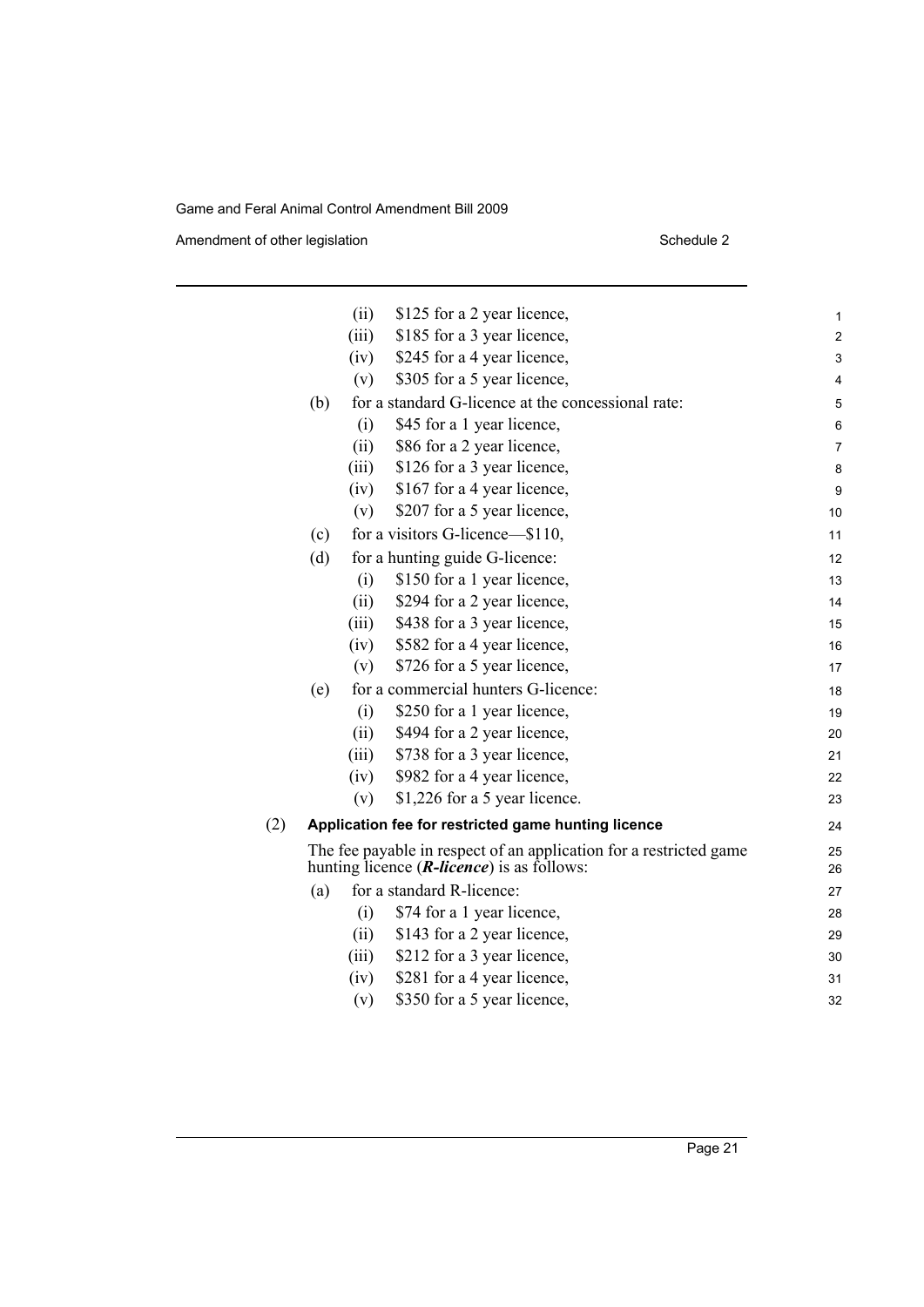Schedule 2 Amendment of other legislation

|     | (b) | for a standard R-licence at the concessional rate:                                                                                                    | 1                       |
|-----|-----|-------------------------------------------------------------------------------------------------------------------------------------------------------|-------------------------|
|     |     | \$52 for a 1 year licence,<br>(i)                                                                                                                     | $\overline{\mathbf{c}}$ |
|     |     | (ii)<br>\$99 for a 2 year licence,                                                                                                                    | 3                       |
|     |     | \$145 for a 3 year licence,<br>(iii)                                                                                                                  | 4                       |
|     |     | \$192 for a 4 year licence,<br>(iv)                                                                                                                   | 5                       |
|     |     | \$239 for a 5 year licence,<br>(v)                                                                                                                    | 6                       |
|     | (c) | for a visitors R-licence—\$110,                                                                                                                       | 7                       |
|     | (d) | for a hunting guide R-licence:                                                                                                                        | 8                       |
|     |     | \$175 for a 1 year licence,<br>(i)                                                                                                                    | 9                       |
|     |     | (ii)<br>\$344 for a 2 year licence,                                                                                                                   | 10                      |
|     |     | (iii)<br>\$513 for a 3 year licence,                                                                                                                  | 11                      |
|     |     | \$682 for a 4 year licence,<br>(iv)                                                                                                                   | 12                      |
|     |     | \$851 for a 5 year licence,<br>(v)                                                                                                                    | 13                      |
|     | (e) | for a commercial hunters R-licence:                                                                                                                   | 14                      |
|     |     | \$290 for a 1 year licence,<br>(i)                                                                                                                    | 15                      |
|     |     | (ii)<br>\$574 for a 2 year licence,                                                                                                                   | 16                      |
|     |     | (iii)<br>\$858 for a 3 year licence,                                                                                                                  | 17                      |
|     |     | \$1,142 for a 4 year licence,<br>(iv)                                                                                                                 | 18                      |
|     |     | \$1,426 for a 5 year licence.<br>(v)                                                                                                                  | 19                      |
| (3) |     | Application fee for upgrade of G-licence to R-licence                                                                                                 | 20                      |
|     |     | The fee payable in respect of an application for a R-licence that<br>is to be issued as an upgrade of a G-licence held by a person                    | 21<br>22                |
|     |     | (being a R-licence of the same type as the G-licence and issued<br>to be in force for the remainder of the period of the G-licence) is<br>as follows: | 23<br>24<br>25          |
|     | (a) | for a standard R-licence—\$34 plus \$9 for each year (or<br>part of each year) remaining on the current licence,                                      | 26<br>27                |
|     | (b) | for a standard R-licence at the concessional rate—\$34<br>plus \$7 for each year (or part of each year) remaining on<br>the current licence,          | 28<br>29<br>30          |
|     | (c) | for a hunting guide R-licence—\$34 plus \$25 for each year<br>(or part of each year) remaining on the current licence,                                | 31<br>32                |
|     | (d) | for a commercial hunters R-licence—\$34 plus \$40 for<br>each year (or part of each year) remaining on the current<br>licence.                        | 33<br>34<br>35          |
|     |     |                                                                                                                                                       |                         |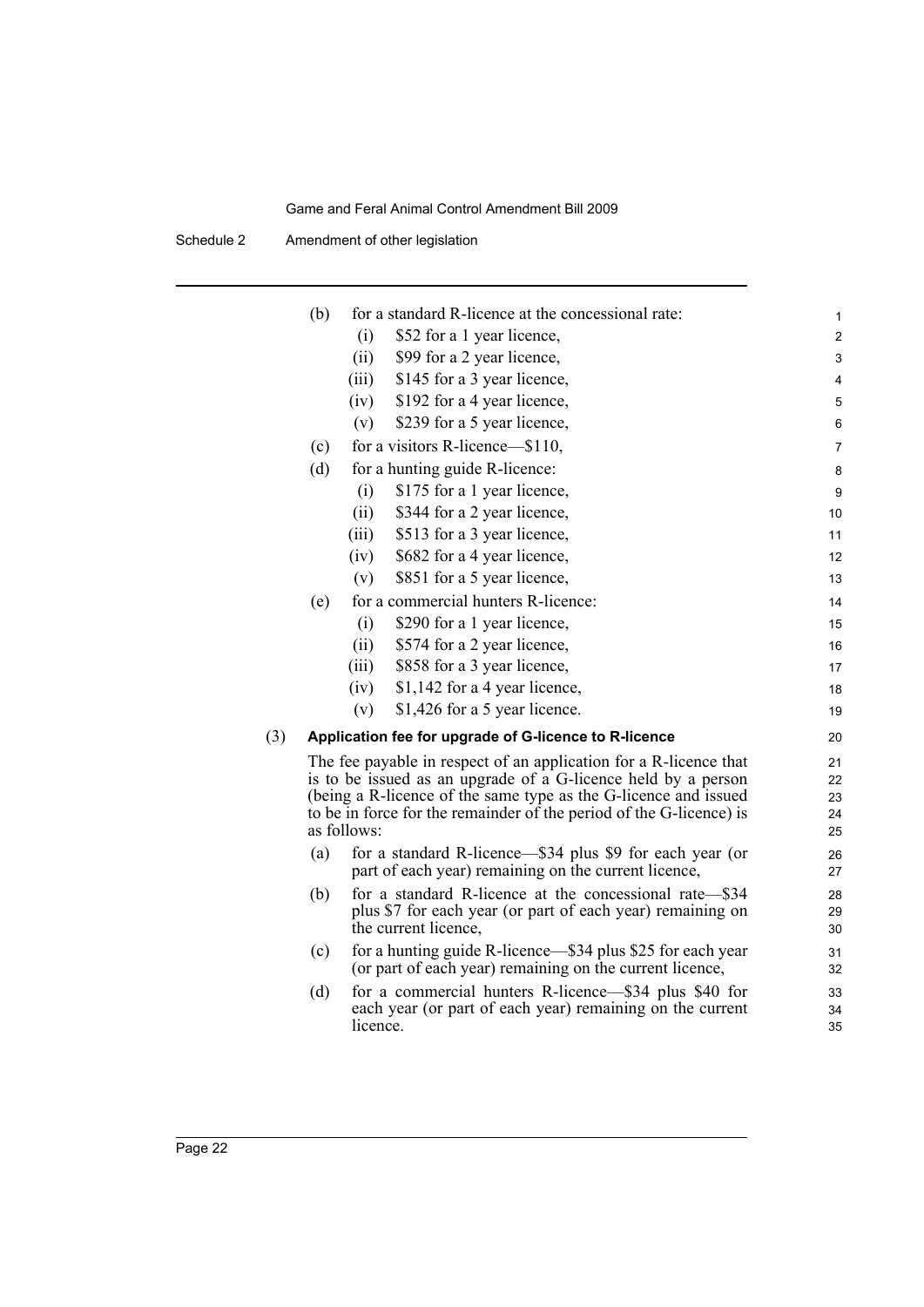Amendment of other legislation Schedule 2

| (4) | Application fee for private game reserve licence                                                                                                                                                                                                  | 1                    |
|-----|---------------------------------------------------------------------------------------------------------------------------------------------------------------------------------------------------------------------------------------------------|----------------------|
|     | The fee payable in respect of an application for a private game<br>reserve licence is as follows:                                                                                                                                                 | $\overline{c}$<br>3  |
|     | for a 1 year licence— $$2,000$ ,<br>(a)                                                                                                                                                                                                           | 4                    |
|     | (b)<br>for a 2 year licence—\$3,994,                                                                                                                                                                                                              | 5                    |
|     | for a 3 year licence—\$5,988,<br>(c)                                                                                                                                                                                                              | 6                    |
|     | (d)<br>for a 4 year licence—\$7,982,                                                                                                                                                                                                              | 7                    |
|     | for a 5 year licence—\$9,976.<br>(e)                                                                                                                                                                                                              | 8                    |
| (5) | Fee for grant of game hunting licence                                                                                                                                                                                                             | 9                    |
|     | A fee is payable to the Game Council in respect of the grant of a<br>game hunting licence.                                                                                                                                                        | 10<br>11             |
| (6) | The amount of the fee for the grant of a game hunting licence is<br>to be determined by the Minister and is to cover the costs incurred<br>by the Game Council in taking out public liability insurance on<br>behalf of the licence holder.       | 12<br>13<br>14<br>15 |
| (7) | Fee for grant of replacement licence                                                                                                                                                                                                              | 16                   |
|     | The fee payable for the grant of a licence to replace a licence that<br>has been lost, destroyed or defaced is \$34. The replacement<br>licence is to be issued for the period that is the remainder of the<br>period of the licence it replaces. | 17<br>18<br>19<br>20 |
| (8) | <b>Eligibility for concessional rate</b>                                                                                                                                                                                                          | 21                   |
|     | For the purposes of subclauses $(1)$ (b), $(2)$ (b) and $(3)$ (b), a person<br>may apply for a game hunting licence at the concessional rate<br>only if the person:                                                                               | 22<br>23<br>24       |
|     | is under 18 years of age, or<br>(a)                                                                                                                                                                                                               | 25                   |
|     | is a pensioner (within the meaning of paragraph $(a)$ or $(b)$<br>(b)<br>of the definition of <i>pensioner</i> in section $3(1)$ of the <i>Motor</i><br>Vehicles Taxation Act 1988).                                                              | 26<br>27<br>28       |
| (9) | <b>Exemptions</b>                                                                                                                                                                                                                                 | 29                   |
|     | The Game Council may, in such cases as it thinks fit, waive or<br>wholly or partly refund any fee referred to in this clause that<br>would otherwise be payable or has been paid.                                                                 | 30<br>31<br>32       |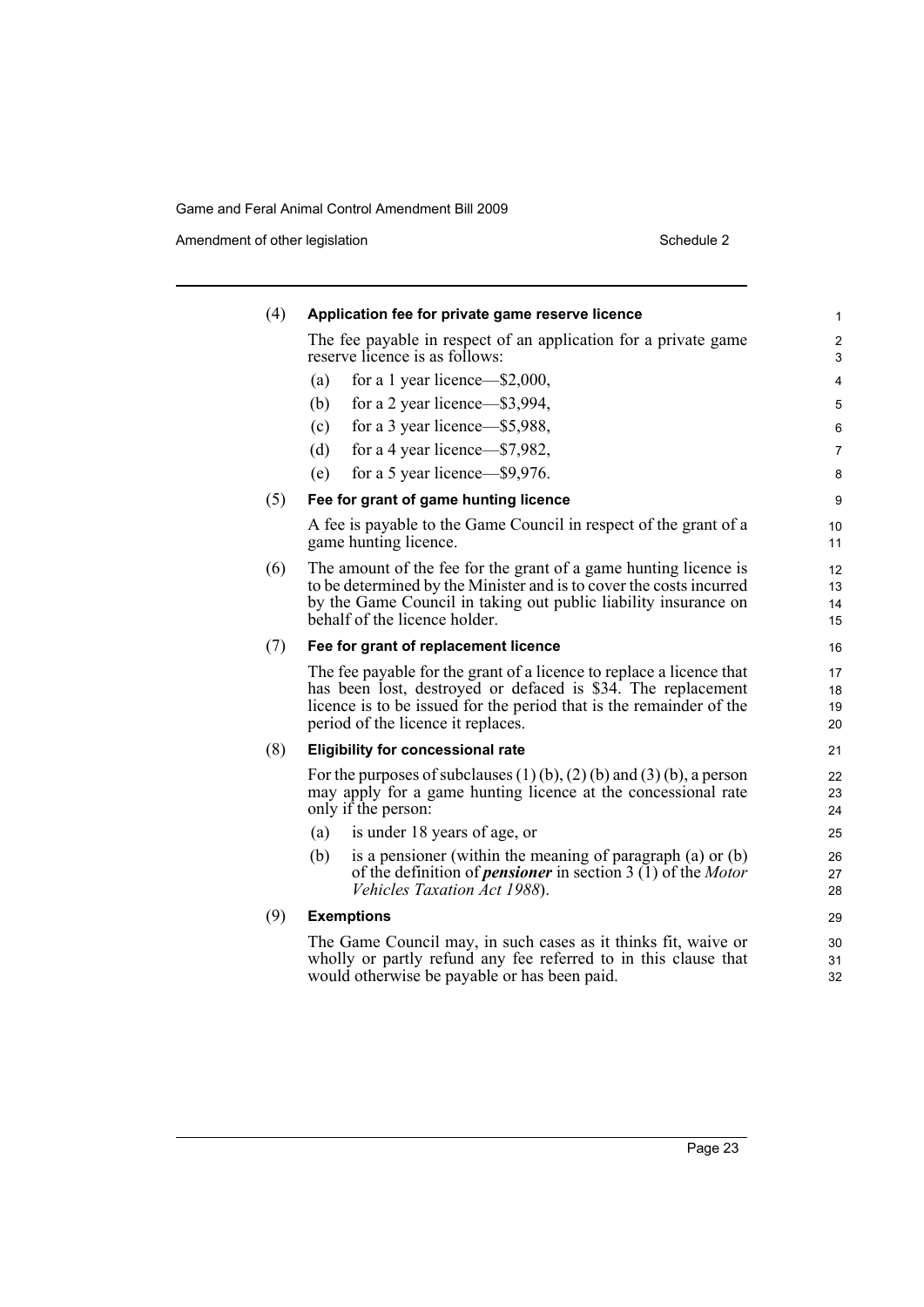| [8]    | Clause 20 Notice of proposed declaration of hunting land      |                                                       |                                                                                  |                     |
|--------|---------------------------------------------------------------|-------------------------------------------------------|----------------------------------------------------------------------------------|---------------------|
|        | from clause $20(2)$ .                                         |                                                       | Omit "the rural lands protection board for the rural lands protection district"  | $\overline{2}$<br>3 |
|        | and pest district".                                           |                                                       | Insert instead "the livestock health and pest authority for the livestock health | 4<br>5              |
| [9]    |                                                               | <b>Schedule 1 Conditions of game hunting licences</b> |                                                                                  | 6                   |
|        |                                                               |                                                       | Omit the definition of <i>declared public hunting land</i> from clause 1(3).     | $\overline{7}$      |
| $[10]$ | Schedule 1, Part 2, heading                                   |                                                       |                                                                                  | 8                   |
|        |                                                               | Omit "section 5 (1)". Insert instead "certain".       |                                                                                  | $\boldsymbol{9}$    |
| $[11]$ | Schedule 1, Part 2                                            |                                                       |                                                                                  | 10                  |
|        | Omit the note at the beginning of the Part.                   |                                                       |                                                                                  | 11                  |
| $[12]$ | Schedule 1, clause 7A                                         |                                                       |                                                                                  | 12                  |
|        | Insert before clause 7:                                       |                                                       |                                                                                  |                     |
|        | <b>7A</b><br>Game animals to which this Part applies          |                                                       |                                                                                  | 14                  |
|        |                                                               | Schedule 3 to the Act.                                | This Part applies to game animals listed in Part 1 or 2 of                       | 15<br>16            |
| $[13]$ | Schedule 1, clauses 7 (1), 8 (1) and 9 (1)                    |                                                       |                                                                                  | 17                  |
|        | Omit "listed in section 5 (1) of the Act" wherever occurring. |                                                       |                                                                                  | 18                  |
|        |                                                               | Insert instead "to which this Part applies".          |                                                                                  | 19                  |
| $[14]$ | Schedule 1, clause 10 (2)                                     |                                                       |                                                                                  | 20                  |
|        | Omit the subclause. Insert instead:                           |                                                       |                                                                                  | 21                  |
|        | (2)                                                           | Schedule 3 to the Act.                                | In this clause, <i>game bird</i> means any bird listed in Part 1 or 2 of         | 22<br>23            |
| $[15]$ | <b>Schedule 3 Penalty notice offences</b>                     |                                                       |                                                                                  | 24                  |
|        | Insert in appropriate order in Columns 1 and 2, respectively: |                                                       |                                                                                  | 25                  |
|        | Section 54A of the Act                                        |                                                       | \$500                                                                            |                     |
|        | Section 55A of the Act                                        |                                                       | \$500                                                                            |                     |
|        | Section 55B of the Act                                        |                                                       | \$500                                                                            |                     |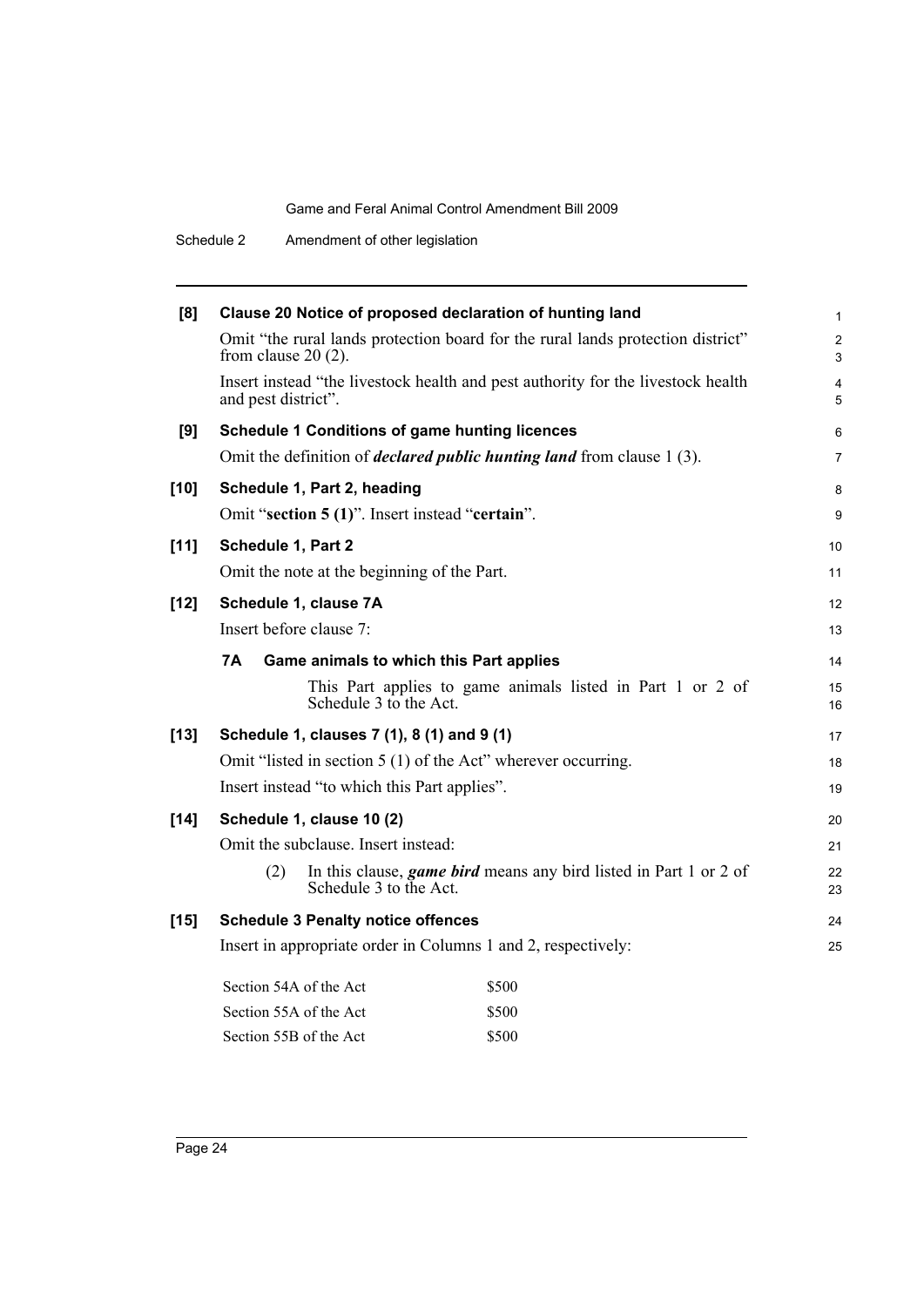Amendment of other legislation Schedule 2

| $2.2\phantom{0}$                |                                                    | <b>Prevention of Cruelty to Animals Act 1979 No 200</b>                                                                                                                                                                                                        | 1                                 |
|---------------------------------|----------------------------------------------------|----------------------------------------------------------------------------------------------------------------------------------------------------------------------------------------------------------------------------------------------------------------|-----------------------------------|
| [1]                             |                                                    | <b>Section 19 Trap-shooting prohibited</b>                                                                                                                                                                                                                     | $\overline{2}$                    |
|                                 |                                                    | Insert at the end of the section:                                                                                                                                                                                                                              |                                   |
|                                 | (2)                                                | Subsection (1) does not apply to or in respect of the hunting of<br>animals on a licensed private game reserve (within the meaning<br>of the <i>Game and Feral Animal Control Act 2002</i> ) in accordance<br>with the private game reserve licence concerned. | 4<br>5<br>$\,6$<br>$\overline{7}$ |
| [2]                             |                                                    | <b>Section 19A Game parks prohibited</b>                                                                                                                                                                                                                       | 8                                 |
|                                 | Omit the section.                                  |                                                                                                                                                                                                                                                                | $\boldsymbol{9}$                  |
| [3]                             |                                                    | Section 20 Certain animal-catching activities prohibited                                                                                                                                                                                                       | 10                                |
|                                 |                                                    | Insert at the end of the section:                                                                                                                                                                                                                              | 11                                |
|                                 | (2)                                                | Subsection (1) does not apply to or in respect of the hunting of<br>animals on a licensed private game reserve (within the meaning<br>of the <i>Game and Feral Animal Control Act 2002</i> ) in accordance<br>with the private game reserve licence concerned. | 12<br>13<br>14<br>15              |
| [4]                             |                                                    | <b>Section 24 Certain defences</b>                                                                                                                                                                                                                             | 16                                |
|                                 | Omit section 24 (2).                               |                                                                                                                                                                                                                                                                | 17                                |
| 2.3                             |                                                    | <b>Rural Lands Protection Act 1998 No 143</b>                                                                                                                                                                                                                  | 18                                |
| [1]                             |                                                    | Section 143 Minister may make pest control orders                                                                                                                                                                                                              | 19                                |
| Insert after section $143$ (5): |                                                    |                                                                                                                                                                                                                                                                | 20                                |
|                                 | (5A)                                               | The Minister may not make a pest control order in relation to<br>game animals that are kept on a licensed private game reserve<br>within the meaning of the <i>Game and Feral Animal Control</i><br>Act 2002.                                                  | 21<br>22<br>23<br>24              |
| [2]                             |                                                    | Section 144 When can a pest control order be made?                                                                                                                                                                                                             | 25                                |
|                                 | Omit "section $5(1)$ of" from section 144 (2) (b). |                                                                                                                                                                                                                                                                |                                   |
|                                 |                                                    | Insert instead "Part 1 of Schedule 3 to".                                                                                                                                                                                                                      | 27                                |